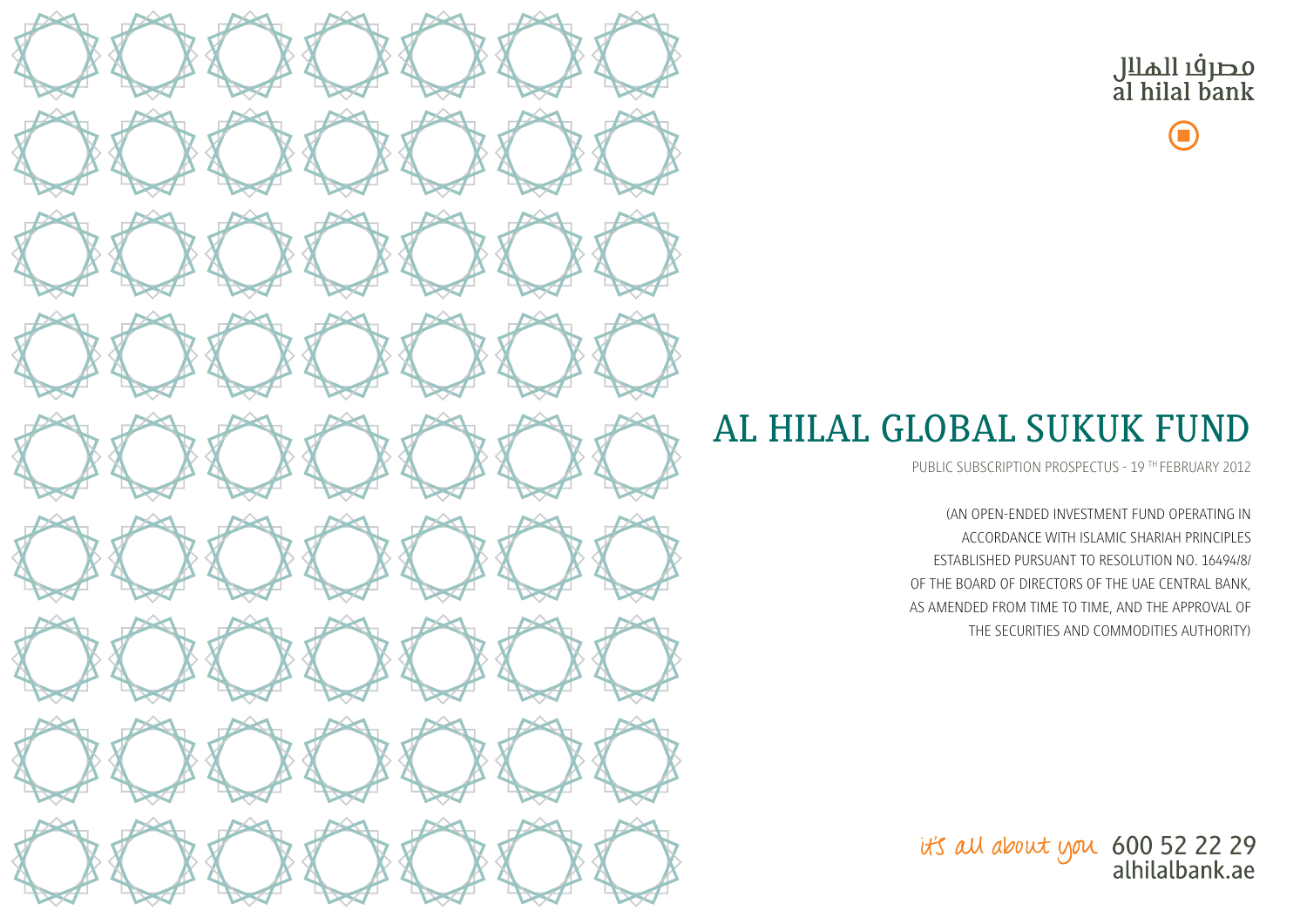### IMPORTANT INFORMATION

- The Units will be offered in the UAE and may, at the sole discretion of the Sponsor, be offered in other countries or jurisdictions or through other regulatory authorities. In respect of any such other country or regulatory authorities: (i) this Prospectus does not constitute an offer or solicitation to buy or sell Units if such offer or solicitation is regarded as illegal in such country or other regulatory authority in accordance with its laws and jurisdiction; or it considers the person making this offer unqualifed or legally unauthorized to do such act; (ii) as of the date hereof, neither the Fund nor the Sponsor has been approved or disapproved by any relevant authority in such country or other regulatory authority, nor has this regulatory authority endorsed the merits of any offering or the accuracy or suitability of this Prospectus. The Sponsor may seek such approval or endorsement subsequent to the First Closing Date at its sole discretion.
- Other than as stipulated in this Prospectus, the Sponsor, the Investment Manager, service providers to the Fund

(ii) if such person has not purchased Units, to return this Prospectus to the Sponsor promptly upon the request of the Sponsor; and

(iii) not to disclose any information contained in this Prospectus, except to the extent that such information was:

(a) previously known by such person through a source (other than the Fund or the Sponsor) not bound by any obligation to keep such information confdential; or

(b) in the public domain through no fault of such person; or

(c) acquired by such person hereafter by legitimate means from sources (other than the Fund or the Sponsor) not bound by any obligation to keep such information confdential.



(including, without limitation, the Administrator, the Custodian and legal counsel) or any of their employees or agents are not authorized to make statements or representations regarding matters addressed in this Prospectus. To the extent that any such statement or representation is made, it will not be approved, accepted or binding in any manner and should not be relied upon unless specifcally authorized in writing by the Sponsor. Furthermore, no modifcation to or clarifcation of the terms of this Prospectus is or will be approved, accepted or binding in any manner and should not be relied upon unless specifcally authorized in writing by the Sponsor and after obtaining the consent of SCA to any amendment to be made to this Prospectus.

- The publication of this Prospectus does not under any circumstances imply that there has been no change in the affairs of the Sponsor or the Fund since the date hereof, or that information herein is correct as of any time subsequent to the date hereof. This Prospectus will be amended or withdrawn and reissued by the Sponsor if any material change occurs to the information contained in this Prospectus or if this information becomes misleading.
- This Prospectus has been prepared without taking into account the objectives, fnancial situation or needs of any prospective investor. Thus, each prospective investor shall consult an Advisor to ensure that his investment in the Fund is in line with his specifc investment objectives, fnancial situation and special needs.
- The Units are not deposits or obligations of any bank and are neither guaranteed by any bank, nor insured by any entity.
- Investment in the Fund entails risks including the risk that the amount invested may be lost entirely. Therefore, Units are suitable only for investors for whom an investment in the Fund does not constitute a complete investment program and who fully understand and are willing to assume the risks involved in the Fund's investment program.

• This Prospectus is being issued solely to be used by prospective investors in evaluating the offering of Units in the Fund. The information included in this Prospectus is subject to confdentiality and is exclusively for use and retention by such prospective investors. Each person who has received a copy of this Prospectus (whether or not such person purchases Units) is deemed to have agreed:

(i) not to reproduce, distribute or make available this Prospectus, in whole or in part, to any other person (other than such person's Advisors) without the Sponsor's express written consent;

### IMPORTANT INFORMATION

- The value of the Units is subject to decrease and increase and there can be no assurance that the Units will appreciate in value or that losses will not be realized. The Sponsor of the fund, the Investment Manager, Administrator, Custodian or any entity or branch related to any of the aforementioned does not guarantee return of capital, repayment of income or investing the proceeds of the Fund in the Fund. Each prospective investor should carefully review the risks associated with investing in the Fund, as more fully described in Paragraph 7.1 of this Prospectus.
- A prospective investor may be subject to certain constraints upon investment in the Fund as a result of laws and regulations applicable to such prospective investor. Each prospective investor is responsible for ensuring that it complies with all relevant requirements under any such laws and regulations and for determining whether it is a Restricted Person.



- This Prospectus has been prepared by the Sponsor to provide prospective investors with information about the Fund. Each prospective investor should read this Prospectus thoroughly and consult with an Advisor before submitting an Application to subscribe for the Units. The Sponsor is acting on behalf of the Fund in connection with the offering of Units pursuant to this Prospectus and is not responsible to any other person for advising on the suitability of a subscription for the Units. Each prospective investor will be required to stipulate in his Application that he has not relied upon the Sponsor or any service provider to the Fund for investment to obtain legal or tax advice and that the investor has relied only on his own Advisors for investment, legal and tax advice.
- The Fund operates pursuant to the terms and conditions provided for in detail in this Prospectus. Each prospective investor declares his consent with these provisions by submitting an Application to subscribe for the Units to the Sponsor of the Fund.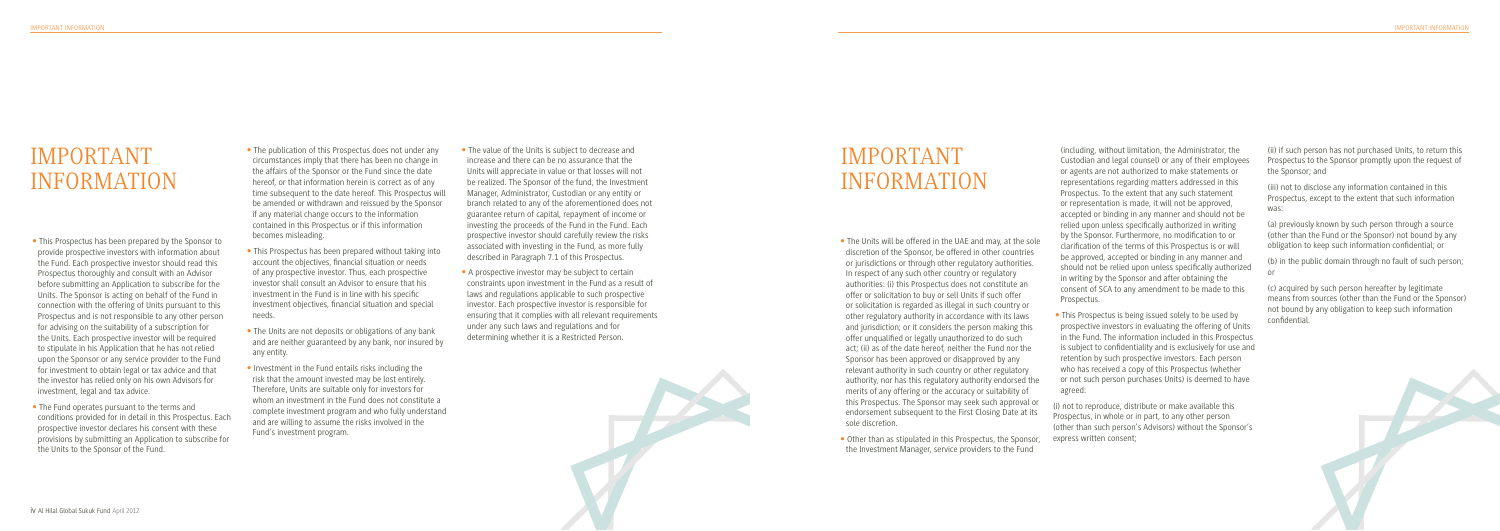This summary should be read together with the information in this Prospectus and is completely restricted to the reference to the information appearing in the whole text of the Prospectus under the sections set out below. This information is available at the Sponsor upon the request of the investor. This information should be read entirely and a copy of which should be acquired prior to signing the subscription agreement for Units.

The Fund: Al Hilal Global Sukuk Fund.

Target Fund Size: The Fund will issue (500,000 Units) fve hundred thousand Units as a minimum, each with a nominal value of USD 10 and with a total nominal value of (\$5,000,000) fve million United States Dollars. The issued Units can be increased at any time throughout the duration of the Fund with a maximum amount of (50,000,000 Units) ffty million Units and with a total nominal value of (\$500,000,000) fve hundred million United States Dollars. These Units will be issued in one class and will be fully paid.

The Sponsor will invest a minimum of (\$1,500,000) one and a half million United States Dollars in the Fund on

of the Advisory Board from time to time. On the First Closing Date, the Advisory Board will consist of the following individuals:

- 1. Mr. Sarie Assad Ahmed Arar, (Deputy CEO, Al Hilal Bank).
- 2. Mr. Haisam Odiemah (Senior Vice President, Finance and Strategic Planning, Al Hilal Bank).
- 3. Ahmed Mohsen Kamel (Vice President, Fund management, Al Hilal Bank).

Investment Adviser: CIMB-Principal Islamic Asset Management Sdn Bhd – Kuala Lumpur, Malaysia.

Custodian: HSBC Bank Middle East Limited, UAE Branch.

### IMPORTANT **NOTICE**

Administrator: APEX Funds Services Limited, Abu Dhabi.

Shariah Supervisory Panel: Members of the Fatwa and Shariah Supervisory Panel affliated with the Sponsor.

Auditor: Ernst & Young Middle East.

Subscription of Units: During the initial offering period prior to the First Closing Date, the Fund will offer Units at a subscription price of USD 10 per Unit as well as the stipulated subscription fees of 0.75% due to the Sponsor and paid at subscription.

the First Closing Date.

Fund Duration: Unlimited.

Investment Objective: The Fund aims at generating appropriate periodic revenues on its Investments giving the Investors a chance to receive periodic dividends in order to achieve long-term capital growth by investing in a diversifed portfolio of Shariah-compliant global fxed-income securities (Sukuk) and in accordance with the controls stipulated in the Investment Guidelines.

Income Distributions policy: The Fund aims at allocating dividends to the Investors of 100% of the achieved revenue at the end of the Financial Year of the Fund. The Investment Manager may, at its discretion, decide not to allocate cash distributions to Investors if it believes this will beneft the Investors.

Sponsor: Al Hilal Bank - The Investment Banking Group.

- The Fund and those in charge of its management undertake to comply fully and completely with all the laws, regulations and resolutions applicable in the country and with those to be issued at any time by the SCA.
- This Prospectus has been endorsed by the SCA in the UAE on 05/02/2012 under No. 2/2012. The SCA's endorsement of the Prospectus is not to be considered as an endorsement of the investment proposition or as a recommendation for subscription in the Units. It merely denotes that this Prospectus has the minimum requirements in accordance with the Issuance and Disclosure Rules of applied by the SCA. The SCA is not responsible for the accuracy, completeness or adequacy of the information stated in this Prospectus, and it will not be responsible whatsoever for any damage or loss that may be suffered by any person due to reliance on this Prospectus or on any part thereof.

Investment Manager: Al Hilal Bank - The Investment Banking Group.

Units Registrar: This task has to be assigned to an entity independent from the Investment Manager such as the Custodian.

Advisory Board: The Fund will have an Advisory Board that will consist of a minimum of two suitably experienced individuals. The Sponsor has, in its sole discretion, the right to appoint and remove members

#### TO BE READ BY ALL INVESTORS

Investment Manager will be responsible for following all applicable procedures and taking all necessary measures to obtain the necessary approvals from the relevant authorities in those countries before offering the Units in them.

- The main objective of this Prospectus is to provide prospective investors with basic information that may help them take their investment decisions as regards investing in the offered Units. Each prospective investor before subscribing should read all the information in this Prospectus thoroughly in order to decide whether it is appropriate to invest in such Units or not. Each prospective investor should also obtain required advice from his fnancial and legal advisors relevant to the investment in the offered Units for subscription. Any reader to this Prospectus should take into consideration that the words and phrases included herein indicate that the information in this Prospectus is merely an estimation related to the future, and the objective is to clarify that it represents unconfrmed information. Therefore, such forward-looking statements should not be relied upon entirely as they are subject to change and it is impossible to predict future circumstances with certainty which may lead to the discrepancy between the actual and estimated results.
- An investment in the offered Units may involve a signifcant degree of risk. Therefore, a prospective investor should not invest any money in this subscription unless he can endure loss of the investment made (see Risks section).
- This Prospectus contains information that has been provided in accordance with the Issuance and Disclosure Rules of the SCA in the UAE. The Investment Manager and the Sponsor, whose names are mentioned in the contents of this Prospectus, assume joint and several responsibility for the accuracy of the Prospectus and they confrm to the best of their knowledge and belief after exercising due care and conducting possible studies to the extent appropriate, that there are no other facts or essential information the failure to disclose of which may make any declaration stated herein misleading or affecting the investment decision of the subscribers.
- Any amendment or addition to this Prospectus must be approved by the SCA and notifed to the public through publication in a Daily newspaper according to the rules issued by SCA.
- The offering of Units pursuant to this Prospectus has been presented to the SCA and the UAE Central Bank for the purpose of offering the Units inside the UAE. To the extent that Units are offered in any other country, the

This Prospectus is dated 19 February 2012.

### SUMMARY OF **TERMS**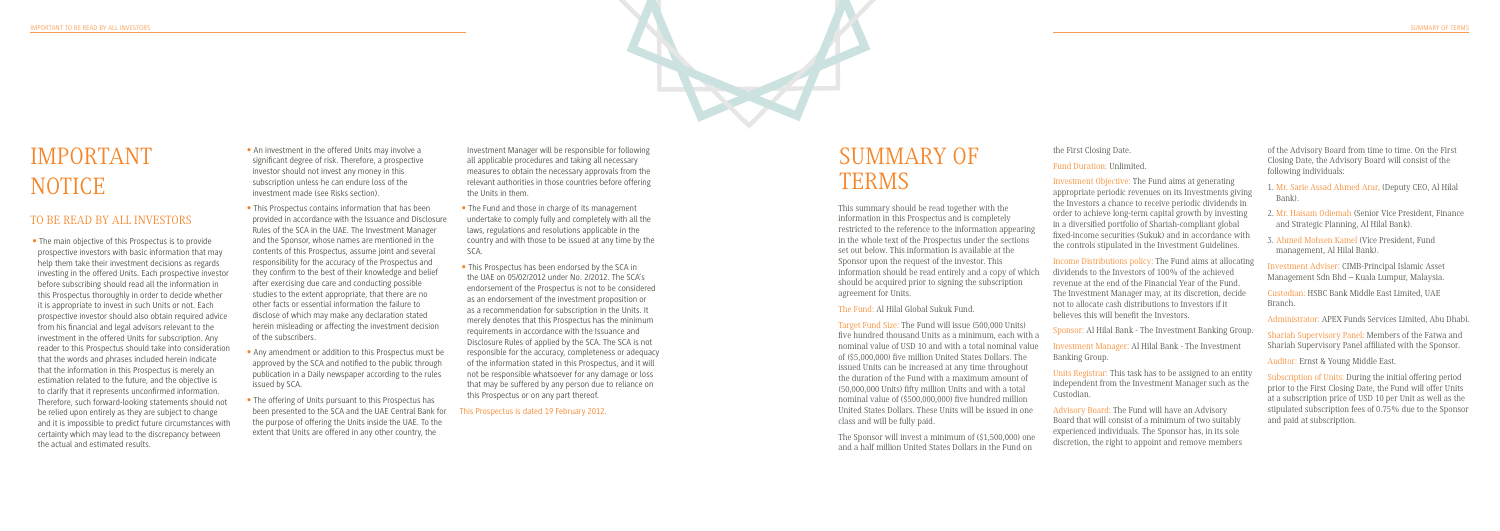Units Registrar Fee: None

Shariah Supervisory Panel Fees: The Fund will pay the Shariah Supervisory Panel an annual fee of 150,000 United Arab Emirates Dirhams, which is equivalent to approximately USD 40,836.

Costs prior to Fund Offering: Costs in connection with establishing the Fund will not exceed a maximum amount of USD 150,000.

Registration Fees and other Expenses: None.

Fund NAV and Unit NAV: The Fund NAV and the Unit NAV will be calculated by the Administrator on each Dealing Day by deducting all the liabilities of the Fund from the total value of the Assets. The Fund NAV and the Unit NAV will be determined in USD, and Assets held in other currencies will be exchanged to USD based on the then prevailing exchange rates as determined by the Administrator.

Investor Information Rights: Investors will receive the following reports:

• An Annual Report, including audited fnancial statements expressed in USD. The frst Financial Year end of the Fund will be 31 December 2012.

Compliance with Shariah: All investments made by the Fund will be in compliance with the provisions of Shariah and in accordance with the Fatwa and opinions of Shariah Supervisory Panel. The investment program as well as the auditing standards will be approved by the Shariah Supervisory Panel. The Shariah Supervisory Panel has the right to review and monitor the activities of the Fund to ensure the compliance of the Funds assets with the provisions and principles of Shariah. For more details, see the Shariah Supervisory Panel section.

Shariah Supervisory Panel: The Fund will have a Shariah Supervisory Panel that will consist of members of the Fatwa and Shariah Supervisory Panel affliated with the Sponsor. The Shariah Supervisory Panel will consist of the following individuals:

### SUMMARY OF **TERMS**

1. Sheikh Nizam Yaqubi.

- 2. Sheikh Dr. Abdul Sattar Abu Ghuddah.
- 3. Sheikh Essam Ishaq.

4. Sheikh Dr. Mohammad Abdul Rahim bin Sheikh Mohammad Ali Sultan Al Olama.

The Shariah Supervisory Panel will provide ongoing supervision and oversight of the Fund's affairs and Assets to ensure compliance with the provisions of Shariah law. The Shariah Supervisory Panel will receive an annual fee payable by the Fund.

If the redemption amount in one Dealing Day exceeds 10% of Fund NAV, the Investment Manager, at his discretion, maintains the right to transfer the excess redemption orders to upcoming Dealing Days in order to avoid those losses that may be incurred by the compulsory liquidation of assets, achieving fairness when dealing with all redemption requests.

• An information document for the Fund provided on a monthly basis and including, amongst other things, details of the Fund NAV and Unit NAV over the previous month.

• Additional reports as may be determined by the Investment Manager from time to time.

Annual reports and other notices and information relating to the Fund may also be reviewed by Investors at the following website: www.alhilalbank.ae.

Risk Factors: An investment in the Fund involves certain risks that potential investors should carefully consider. Such an investment may not be appropriate for all investors and should not be considered as a complete investment program. There is no guarantee that the Fund will increase in value. For a detailed description of the principal risk factors relating to the Fund and its activities, please refer to Paragraph 7.

Rights of the Owners of the Units: Participation in the Fund is intended for passive investment purposes only. The Fund is not incorporated under the UAE Companies Law and purchasing of Units will not grant Investors the rights given to shareholders of commercial companies. The ownership of Units will not, therefore, confer upon Investors any ownership, voting or control rights in the Fund or the Assets, except as expressly set forth in this Prospectus.

subscription money received from all of the Investors will be refunded, including the Subscription Fees, within a period not exceeding (15) ffteen days from the closure of the initial offering period, taking into account Ministerial decree No. (206) for the year 2010 regarding the allocation of securities for subscribers and revenues resulting from the initial offering period.

Redemption: Any Investor may redeem the total value of all or some of the Units he owns by submitting a Redemption Notice, as explained in the form in Annex 2 attached to this Prospectus, to the Units Registrar, until the end of the working day four days prior to the concerned Dealing Day.

The redemption amount will be deposited in the relevant Investor Account within 10 working days of the relevant Dealing Day without deducting any expenses.

Except where the redemption is for all of the Units owned by the Investor, the minimum redemption amount which may be redeemed by any Investor on

any Dealing Day is USD 10,000. Any amount exceeding the minimum amount will be in multiples of USD 1,000 and, in all cases, the net asset value of the remaining Units for the Investor after any redemption should not be less than USD 10,000.

The Investment Manager may take a decision of a compulsory redemption to the Units in certain limited circumstances – see Paragraph 5.5.

Currency: The U.S. Dollar (USD).

Subscription Fees: Each Investor whose application to purchase Units is accepted must pay a subscription fee equal to 75 basis points (0.75%) of the Subscription Amount due to the Sponsor. The Subscription Fee is payable to the Sponsor at subscription.

#### Redemption Fees: None.

Investment Manager Fees: The Fund will pay the Investment Manager annual Management Fees of 85 basis points (0.85%) of the Fund NAV.

Custodian Fee: The Fund will pay the Custodian an annual fee of 2 basis points (0.02%) of the Fund NAV with a monthly minimum amount of USD 1,250.

Administrator Fee: The Fund will pay the Administrator 7.5 basis points (0.075%) calculated on the Fund's net asset value. The Fee is subject to a monthly minimum of USD2,000. Also an all-inclusive annual fee of USD 5,000 will be charged for the preparation of all the required draft quarterly and annual fnancial statements for the Fund.

### SUMMARY OF **TERMS**

After the First Closing Date, the Fund will offer Units on a weekly basis at a price equal to the net value of the Funds assets per Unit as well as the stipulated subscription fees of 0.75% due to the Sponsor and paid at subscription.

Units will not be offered in multiple classes and no fractions of Units will be issued.

Minimum Subscriptions: Initial subscriptions must be for a minimum amount of USD 10,000 or any higher amount in multiples of USD 1,000. Investors may subscribe for additional Units in an amount of USD 1,000 or any multiple thereof.

First Offering Plan: The initial offering period for the Units of the Fund will commence on Sunday 19/02/2012 until the end of day on Thursday 22/03/2012. In the case of non-coverage of the minimum size of the Fund which is (\$5,000,000) fve million United States Dollars during the period set out above, the initial offering period will be extended until Thursday 19/04/2012. In the case of non-coverage of the minimum size of the fund at the end of the extension to the initial offering period, the launch of the Fund will be canceled, and the

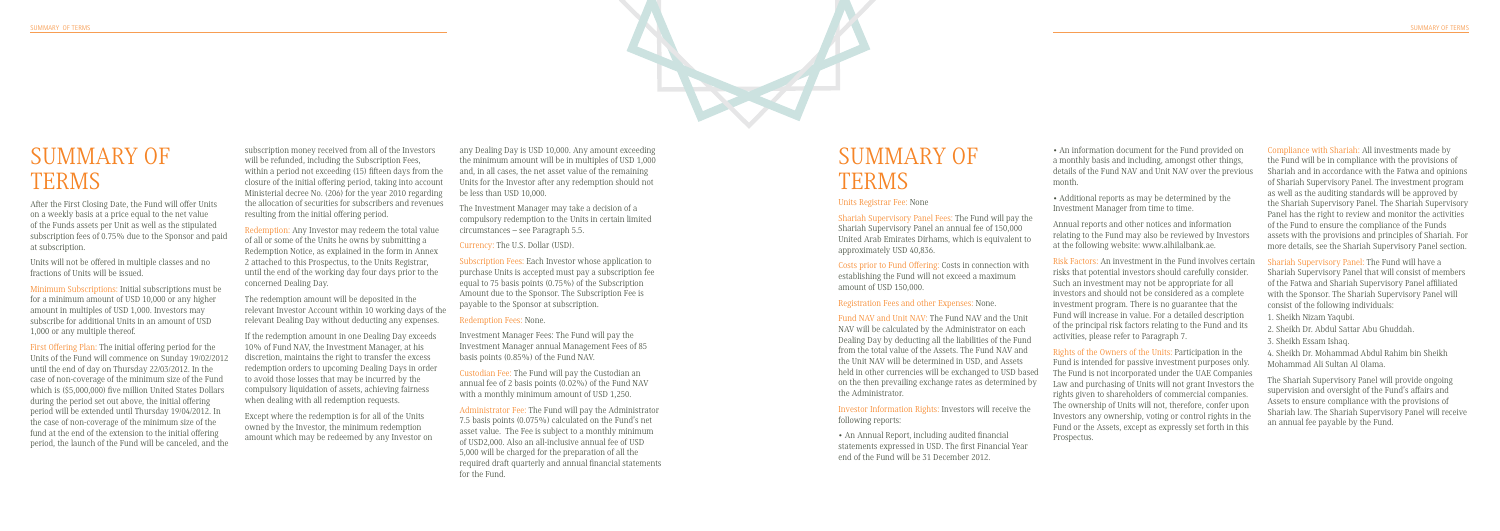#### SPONSOR

Al Hilal Bank - The Investment Banking Group P.O. Box 63111 Abu Dhabi, UAE Tel: +971 (0)2 499 4220 Fax: +971 (0)2 626 5250 Email: akamel@alhilalbank.ae

#### INVESTMENT ADVISER

CIMB-Principal Islamic Asset Management Sdn Bhd, Level 5, Menara Milenium 8 Jalan Damanelea Bukit Damansara 50490 Kuala Lumpur, Malaysia Tel: +603 2084 2000 Fax: +603 2084 2299

#### CUSTODIAN

HSBC Bank Middle East Limited, UAE Branch Emaar Square, Level 3 Building No. 5 P.O. Box 502601 Dubai, UAE Tel: +971 (0)4 4235000 Fax: +971 (0)4 4236874

#### AUDITOR

Ernst & Young Middle East Nation Tower 2, Corniche, Abu Dhabi, 136, UAE Tel:+97124174400 Fax: +97126273383

### 1.1 DIRECTORY 1. PRELIMINARY MATTERS

#### INVESTMENT MANAGER

Al Hilal Bank - The Investment Group Public Joint Stock Company P.O. Box 63111 Abu Dhabi, UAE Tel: +971 (0)2 499 4220 Fax: +971 (0)2 626 5250 Email: akamel@alhilalbank.ae

#### ADMINISTRATOR

Apex Fund Services Limited, Abu Dhabi  $O$ ffice  $704$ Salam HQ Bldg, Al Salam Street PO Box 27925 Abu Dhabi United Arab Emirates Tel: +97126726327 Fax: +97126726328

#### UNITS REGISTRAR

Al Hilal Bank - The Operations Group Public Joint Stock Company P.O. Box 63111 Abu Dhabi, UAE Tel: +971 (0)2 499 4444 Fax: +971 (0)2 626 5250 Email: akamel@alhilalbank.ae

#### LEGAL ADVISOR

Linklaters LLP

### TABLE OF CONTENTS

#### Appendix 1

Application for Units Appendix 2 Redemption Notice



Ninth Floor, Currency House Dubai International Financial Centre P.O. Box 506516 Dubai, UAE Tel: +971 (0)4 369 5800 Fax: +971 (0) 4 369 5801

#### SHARIAH SUPERVISORY PANEL

THE SHARIAH SUPERVISORY PANEL WILL CONSIST OF THE FOLLOWING INDIVIDUALS:

1.SHEIKH NIZAM YAQUBI.

2.SHEIKH DR. ABDUL SATTAR ABU GHUDDAH.

3.SHEIKH ESSAM ISHAQ.

4.SHEIKH DR. MOHAMMAD ABDUL RAHIM BIN SHEIKH MOHAMMAD ALI SULTAN AL OLAMA.

ALL INQUIRIES REGARDING THIS PROSPECTUS, THE FUND AND THE OFFER OF UNITS SHOULD BE DIRECTED TO THE SPONSOR.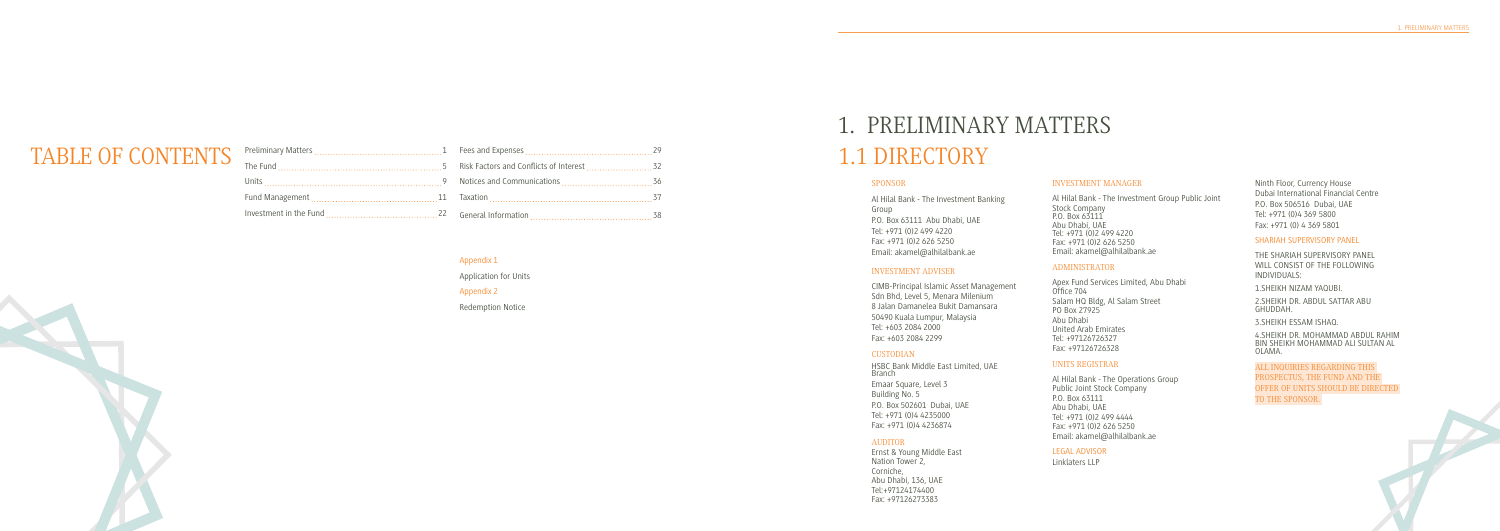"Fees" means the fees payable pursuant to Paragraph 6.

"Financial Year" means the fnancial year of the Fund, which ends on 31 December in each year. The frst fnancial year of the Fund will end on 31 December 2012.

"First Closing Date" means the frst Dealing Day on which Units in the Fund are issued to Investors. It is anticipated that the First Closing Date will be on 22 March 2012, although the Sponsor may delay or postpone such date in accordance with the Fund's Subscription Plan and SCA's approval. The Sponsor may postpone the First Closing Date until 22 April 2012 if the total investments in the Fund do not reach or exceed the minimum size of the Fund, which is (\$5,000,000) fve million United States Dollars.

"Fund" means the Al Hilal Global Sukuk Fund, an openended investment fund established pursuant to the Resolution and the approval of the SCA, and offered in accordance with the terms of this Prospectus and with Islamic principles as interpreted by the Shariah Supervisory Panel.

"Investment Management Agreement" means the

agreement between the Sponsor on behalf of the Fund and the Investment Manager, as amended from time to time, pursuant to which the Investment Manager of the Fund provides certain services related to investment management.

"Investment Manager" means the Investment Banking Group at Al Hilal Bank in its capacity as the manager of the Assets in accordance with this Prospectus.

"Fund NAV" means the net asset value of the Fund, as calculated in accordance with Paragraphs 5.6 and 5.7.

"Administrator" means Apex Fund Services Limited, Abu Dhabi, or its successor when acting as an administrator of the Fund in accordance with the Administration Agreement, or such other entity appointed as an Administrator by the Sponsor on behalf of the Fund from time to time.

"Global Markets" means all international markets where the Fund is permitted to conduct transactions.

"Investment Adviser" has the meaning given to it in Paragraph 4.6.

"Investment Advisory Agreement" shall mean the investment advisory agreement entered into between the Investment Manager and the Investment Adviser.

"Investment Committee Advisor" has the meaning given to it in Paragraph 4.4.

"Investment Committee" has the meaning given to it in Paragraph 4.4.

"Investment Guidelines" has the meaning given to it in Paragraph 2.5.

"Investment Strategy and Objectives" means the investment strategy and objectives of the Fund set forth in Paragraph 2.4.

"Investor" means each person whose Application to subscribe for Units is accepted and who is subsequently issued Units in the Fund.

"Investor Account" means, in respect of each Investor, the personal or corporate account held with Al Hilal Bank on behalf of the Investor and identifed by the Investor in the Application as the account to be used for purposes of an investment in the Fund as described in this Prospectus.

"Management Fee" has the meaning given to it in Paragraph 6.3.

"Prospectus" means this prospectus relating to the issuance of Units, as it may be amended or supplemented from time

### 1.2 DEFINITIONS

"Administration Agreement" means the agreement entered into between the Sponsor on behalf of the Fund and the Administrator (as amended and replaced from time to time) pursuant to which the Sponsor on behalf of the Fund has appointed the Administrator to act as the administrator of the Fund and to provide certain administrative services to the Fund.

"Advisor" means a professional providing advice on the acquisition, holding and disposal of investments (including, but not limited to, brokers, accountants, bank managers and legal counselors).

"Advisory Board" has the meaning given to it in Paragraph 4.3.

"AED" means the lawful currency of the UAE.

"USD" means the United States of America Dollar, the lawful currency of USA.

"Al Hilal Bank" means the public joint stock company incorporated in the Emirate of Abu Dhabi and licensed by the UAE Central Bank (with license number 13/151/2008).

"Annual Report" means each annual report of the Fund.

"Application" means a properly completed subscription for Units submitted by the Investor(s) to the Sponsor in accordance with the form and requirements set forth in this Prospectus.

"Assets" means all of the cash, securities, accrued profts and investments of the Fund.

"Auditor" means Ernst & Young Middle East or such other entity appointed as auditor to the Fund by the Sponsor, from time to time.

"Custodian" means HSBC Bank Middle East Limited, UAE Branch, or its successor when acting as a Custodian of the Fund in accordance with the Custodian Agreement, or such other entity appointed as custodian by the Sponsor on behalf of the Fund from time to time.

"Custodian Agreement" means the agreement entered into between the Sponsor on behalf of the Fund and the Custodian, (as amended and replaced from time to time), pursuant to which the Custodian will provide certain custodial services in respect of the Fund.

"Business Day" means any day when banks are open for business in the UAE (except for Fridays, Saturdays and offcial holidays of banks and funds in the country).

"Dealing Day" means Tuesday of every week; or the following Business Day in case Tuesday is not a Business Day; or any other Day designated by the Sponsor, from time to time, on which the purchase and redemption orders collected during the previous week, or delayed from previous weeks are dealt with as necessary and in accordance with stipulated provisions.

"Evaluation Day" means the day prior to the Dealing Day, at the end of which the Fund and Unit NAV's are evaluated, pursuant to which purchase and redemption orders for Units are executed on the Dealing Day.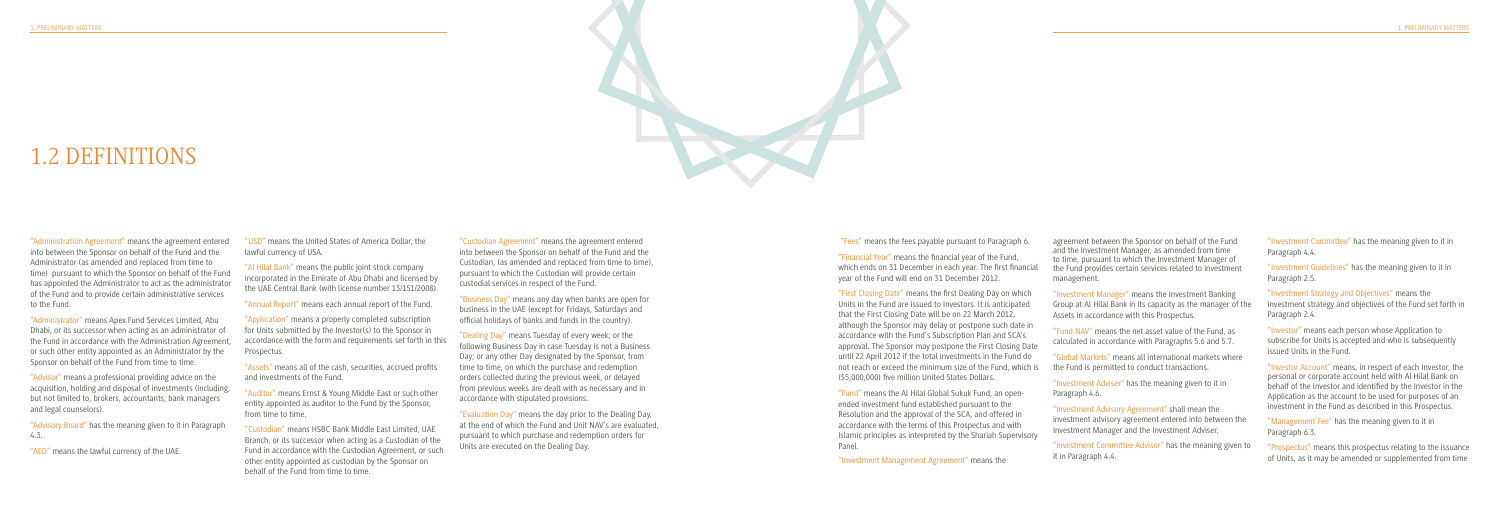### 2. THE FUND 2.1 GENERAL

The Fund is an open-ended investment fund authorized by the UAE Central Bank and established in accordance with the provisions of the Resolution. Units in the Fund generally will be available for purchase or redemption, as applicable, on a weekly basis in accordance with Paragraph 5.3 and 5.5, respectively. Units in the Fund will be available for subscription in the UAE and there will be no limit to the number of Units in the Fund that may be issued at any time, subject to the ability of the Sponsor in its sole discretion to limit or cease the issuance of Units.

The Sponsor may invest a minimum of AED fve million in the Fund as of the First Closing Date, and their investment will be subject to the terms of this Prospectus.

### 2.2 FUND STRUCTURE

The Fund is a portfolio of assets that will be established and supervised at all times by the Sponsor for the beneft of the Investors.

The Fund is not incorporated as a commercial company under the UAE Companies Law and does not confer upon Investors the rights given to shareholders of commercial companies. The Fund has, however, the status of an independent legal entity in accordance with the provisions of the Resolution.

The ownership of Units does not confer upon Investors any voting or other procedural rights, any individual right to receive dividends or other distributions from the Fund or from the underlying Assets or any other rights with respect to the underlying Assets, except as expressly set forth in this Prospectus. Participation in the Fund is for passive investment purposes only.

Investors collectively own the Assets and participate pro rata in the appreciation or depreciation of the Assets resulting from the gains, losses, income, profts, dividends,

if any, and expenses attributable to the activities of the Fund based upon the number of Units they hold. Once an Investor pays the full Subscription Amount and the corresponding Subscription Fee relating to its Application for Units, such Investor will not be obliged to contribute any additional capital to the Fund in respect of such Units.

The Fund and the Units are denominated in USD. All payments to the Fund, including Subscription Amounts and corresponding Subscription Fees, must be made in USD and all payments must be net of withholdings, cost of exchange and banking charges. Similarly, the payment of redemption proceeds by the Fund will be made in USD.

All payments to the Fund will be debited from, and all redemption proceeds will be paid to, the applicable Investor Account.

Each Investor shall be responsible for the payment of Zakat as may be applicable to it from time to time.

to time in accordance with the terms herein and upon the approval of the SCA.

"Redemption Notice" means a written notice in the form set forth in Appendix 2, which notice will be sent to the Units Registrar by any Investor wishing to redeem some or all of its Units, and which will be irrevocable unless otherwise permitted in writing by the Sponsor.

"Register" means the authoritative record of the Units held by Investors maintained by the Units Registrar in its capacity as the Units Registrar, which will set forth details of (i) all subscriptions by Investors for Units, (ii) any Units transferred to other Investors and (iii) any redemption of Units.

"Resolution" means Resolution No. 164/8/94 of the Board of Directors of the UAE Central Bank, as amended.

"Restricted Person" means a U.S. Person or any other person subject to constraints upon investment in the Fund as a result of applicable laws and regulations imposed by its state of nationality or domicile.

"SCA or the Authority" means the Securities and Commodities Authority of the UAE.

"Shariah Supervisory Panel" has the meaning given to it in Paragraph 4.5.

"Sponsor" means Al Hilal Bank – Investment Banking Group in its capacity as the establishing party and Sponsor of the Fund.

"Subscription Amount" means the total capital contributed

to the Fund by an Investor in accordance with its subscription for Units, as set forth in its Application.

"Subscription Fee" means the fee payable to the Sponsor in accordance with Paragraph 6.2.

"Subscription Price" means (i) on the First Closing Date, USD 10 per Unit, or (ii) on subsequent Dealing Days, the price per Unit equal to the Unit NAV as determined at that day's Valuation Point.

"Sukuk" means Shariah-compliant global fxed income securities.

"UAE" means the United Arab Emirates.

"UAE Companies Law" means UAE Federal Law No. 8 of 1984 concerning commercial companies, as amended, or any successor law thereto.

"Unit" means a portion of the Fund to be issued to the Investor.

"Unit NAV" means the net asset value of a Unit, as calculated in accordance with Paragraphs 5.6 and 5.7.

"Units Registrar" means the Operations Group at Al Hilal Bank or whoever succeeds it as the unit registrar in accordance with the terms of the Registrar Agreement, or any other entity that the Sponsor appoints as unit registrar on behalf of the Fund from time to time.

"Units Registrar Agreement" means the agreement between the Sponsor on behalf of the Fund and the Units Registrar, as amended from time to time, pursuant to which the Units' Registrar will provide Units Registrar Services.

"US" or "U.S." means the United States of America

"U.S. Person" means a "U.S. person" as defned in Rule 902 of Regulation S under the United States Securities Act of 1933, as amended.

"Zakat" means an obligation in respect of the funds paid for a specifed type of purpose and for specifed categories.

### 1.3 INTERPRETATIONS

References in this Prospectus to the singular will include the plural and vice versa.

References in this Prospectus to the Sponsor or the Investment Manager or any service provider to the Fund will include their respective successors and assignees.

References in this Prospectus to "persons" will include natural persons, corporate bodies, unincorporated associations and any other juridical persons, entities or bodies.

References in this Prospectus to periods of time will be construed in accordance with the Gregorian calendar except where otherwise stated.



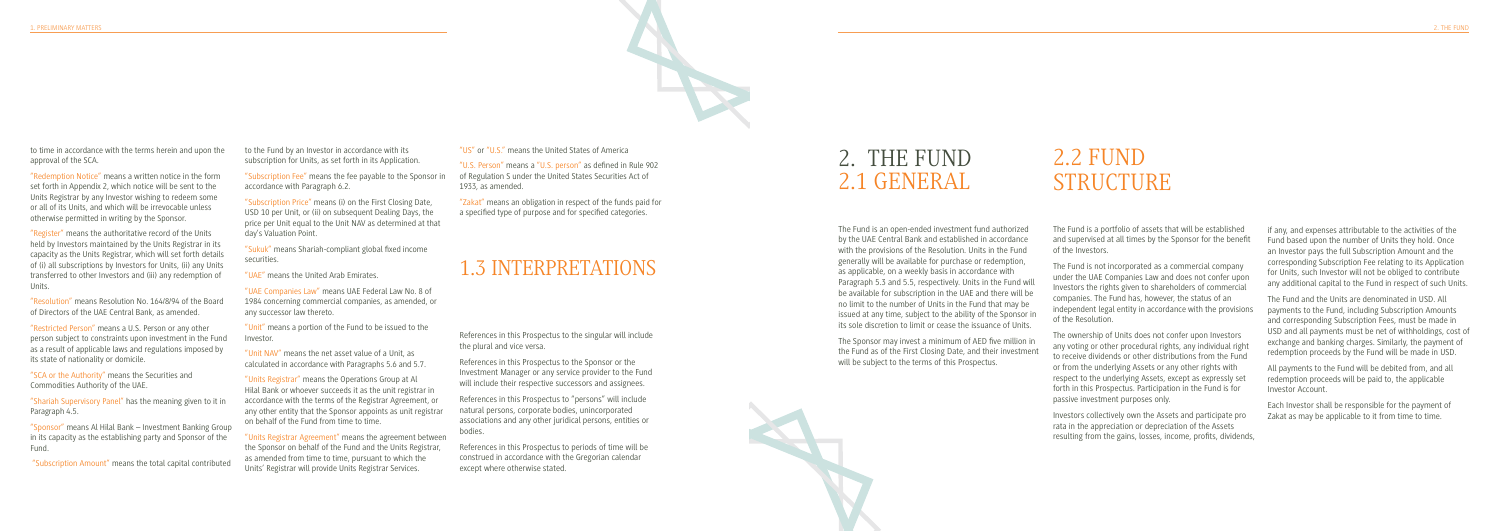conditions, including events such as providing liquidity for client transactions or during periods of excessive market volatility, cash and/or other short-term investments may account for up to 70% of Fund NAV.

### 2.5 INVESTMENT GUIDELINES

The Investment Manager will adhere to the following guidelines (the "Investment Guidelines") when making investment decisions in relation to the Fund and will do so in consultation with the Shariah Supervisory Panel:

(a) There are no restrictions on the currency in which the Sukuk are denominated. However, non-USD and non-USD pegged currencies should not account for more than 50% of Fund NAV and no single non-USD currency should account for more than 20% of Fund NAV.

(b) There is no minimum rating for individual sovereign Sukuk. However, unrated sovereign Sukuk should not account for more that 10% of Fund NAV.

(c) If the corporate Sukuk is unrated but the issuer of the Sukuk is rated, the issuer rating can be used. No more than 10% of Fund NAV will be invested in unrated corporate Sukuk. No more than 20% of Fund NAV will be invested in below investment grade and unrated corporate Sukuk.

(j) The Fund will not utilize loans to implement its investment strategy (i.e. it will not obtain any loans for investment purposes) and will not short sell securities or buy securities on margin.

(k) There are no counterparty limits for cash and/or other short-term investments. However, the Investment Manager will keep Assets under review and will, where possible, seek to place Assets with counterparties that are rated.

(l) The use of Shariah-compliant currency forward contracts and cross-currency proft rate swaps may be used for hedging purposes only.

### 2.3 STOCK EXCHANGE LISTING OBJECTIVE AND 2.4 INVESTMENT **STRATEGY**

(m) Federal Law No. 15 of 1972 on the Israeli Boycott will be complied with at all times.

The Sponsor has the right to modify the Investment Guidelines in its sole discretion if it believes doing so is in the best interest of the Fund and after acquiring prior approval from the SCA. The Sponsor will provide prior written notice to Investors of any changes to the Investment Guidelines.

(d) Convertible Sukuk should not account for more than 10% of Fund NAV.

(e) Any Sukuk issuance at the time of investing in them should not account for more than 15% of Fund NAV and should not account for more than 15% of the issuance in which the Fund has invested. The Fund shall not invest more than 20% of Fund NAV in securities issued by the same group of corporate entities.

(f) Sovereign and quasi-sovereign issuances should account for at least 30% of Fund NAV. The classifcation of an issuance as quasi-sovereign shall be determined by the Investment Manager in its sole discretion.

(g) No more than 60% of Fund NAV should be held in Sukuk issued by entities in the UAE and, in relation to all other jurisdictions, no more than 50% of Fund NAV.

(h) Cash investments and cash equivalent investments, such as Wakala and Murabaha contracts instruments, may be concluded by the Fund when the Investment Manager regards it as necessary for the effcient management of the Fund, provided that they are held in compliance with the provisions of Shariah.

(i) Under normal operating conditions, up to 25% of Fund NAV may be held in the form of cash and/or other shortterm investments deemed appropriate by the Investment Manager in its sole discretion. Cash will be invested in a Shariah-compliant manner. Under non-normal operating

Units shall not be listed at any fnancial market unless SCA approval is acquired upon meeting what it stipulates from terms and conditions.

The principal investment objective of the Fund is to generate appropriate returns providing Investors with regular income distributions and some capital growth. The Investment Manager will seek to achieve this investment objective mainly by investing in a diversifed portfolio of Sukuk.

### 2.6 BENCHMARK

When pursuing the investment objectives and considering the Investment Guidelines, the Investment Manager will adopt LIBOR plus 100 bps as the Fund's benchmark.

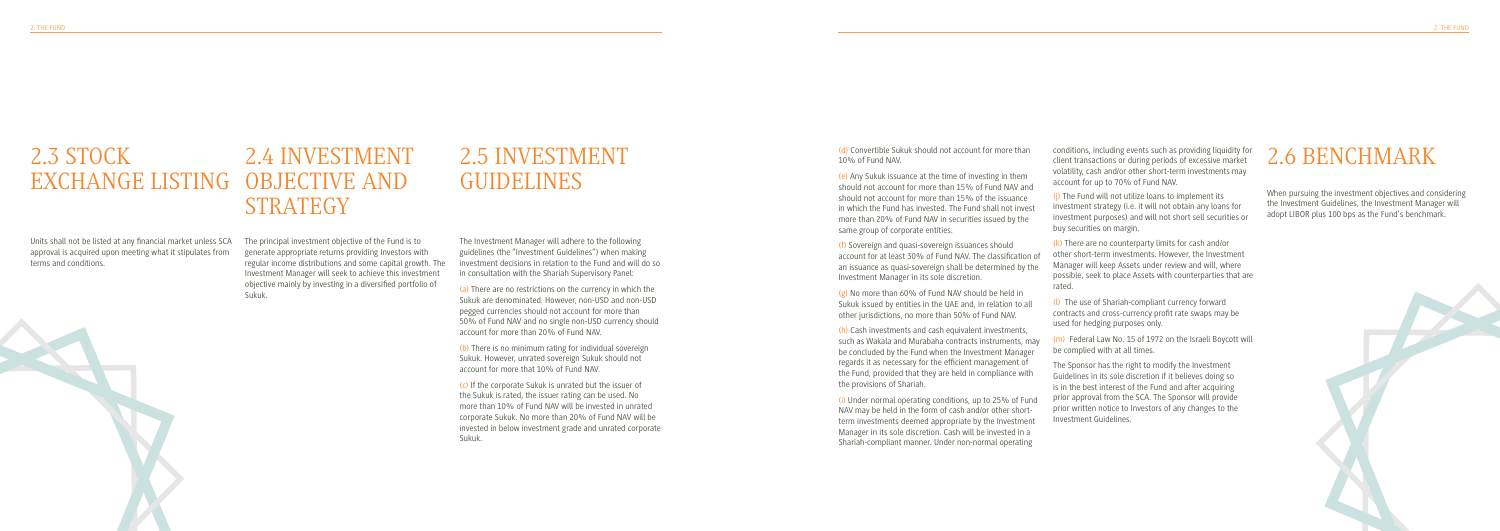### 3.2 OWNERSHIP OF INVESTMENTS

The Fund is not incorporated as a commercial company under UAE Companies Law. Investors in the Fund will have no legal rights in or to any of the Assets except as set forth herein. The purchase by an Investor of Units in the Fund does not confer upon them the rights accorded to shareholders of commercial companies, nor does it give rise to or confer any voting or other procedural rights, any right to receive dividends or other distributions from the Fund or from the underlying Assets, or any other rights with respect to the underlying Assets, except as expressly set forth in this Prospectus.

Investors collectively own the Assets and participate pro rata in the appreciation or depreciation of the Assets resulting from the gains, losses, income, profts, dividends, if any, and expenses attributable to the activities of the Fund based upon the number of Units they hold.

In accordance with the Custodian Agreement, the Custodian will open and maintain a cash account or cash accounts for custodial transactions on behalf of and in the name of the Fund or its nominees and hold all monies received for the account of the Fund in such account or accounts with such banks or other persons on their usual terms and otherwise in such manner as the Investment

Manager shall from time to time direct.

Care will be taken to ensure that the Assets are separately identifed as being held on behalf of the Fund and the Investors and, to the extent possible, to protect the Assets in the event of the insolvency of the Sponsor or any party holding such Assets. Accordingly, the Sponsor will adopt several measures intended to segregate and protect the Fund's Assets, including the following:

(a) The cash Assets will be held in a separate custodial account opened, where permitted, in the name of the Fund, which account will be restricted to transactions of the Fund;

(b) The Assets and related income of the Fund will be kept separate and not mixed with the assets of the Sponsor or the Investment Manager;

(c) The Fund's accounts will be maintained and audited separately by an external auditor; and

(d) The accounts of the Fund will not be consolidated with the accounts of the Sponsor or the Investment Manager.



### 3.3 INCOME DISTRIBUTION POLICY

It is intended that 100% of the periodic income received from the underlying Assets will be distributed, net of applicable fees at the end of each calendar year. Income Distributions will usually be paid within four weeks of declaration. Distributions will be made from the existing Units on the Evaluation Day stated in the declaration. The Investment Manager may refrain from making cash distributions, at its sole discretion, if it believes doing so is in the best interest of the Unit holders.



### 3. UNITS

### 3.1 UNITS IN THE FUND

The size of the Fund on the First Closing Date is targeted to be USD 5 million as a minimum amount through the issue of (500,000 Units) fve hundred thousand Units as a minimum amount each with a nominal value of USD 10. The Sponsor has the discretion to proceed with the Fund if the value of the Assets at the First Closing Date are less than this amount provided that a prior approval from the SCA is acquired.

During the initial offering period prior to the First Closing Date, the Fund offers Units at the Subscription Price. The minimum initial subscription amount in the Fund and the minimum additional subscription amounts in the Fund are set forth in Paragraph 5.2.

Units will not be offered in multiple classes and no fractions of Units will be issued.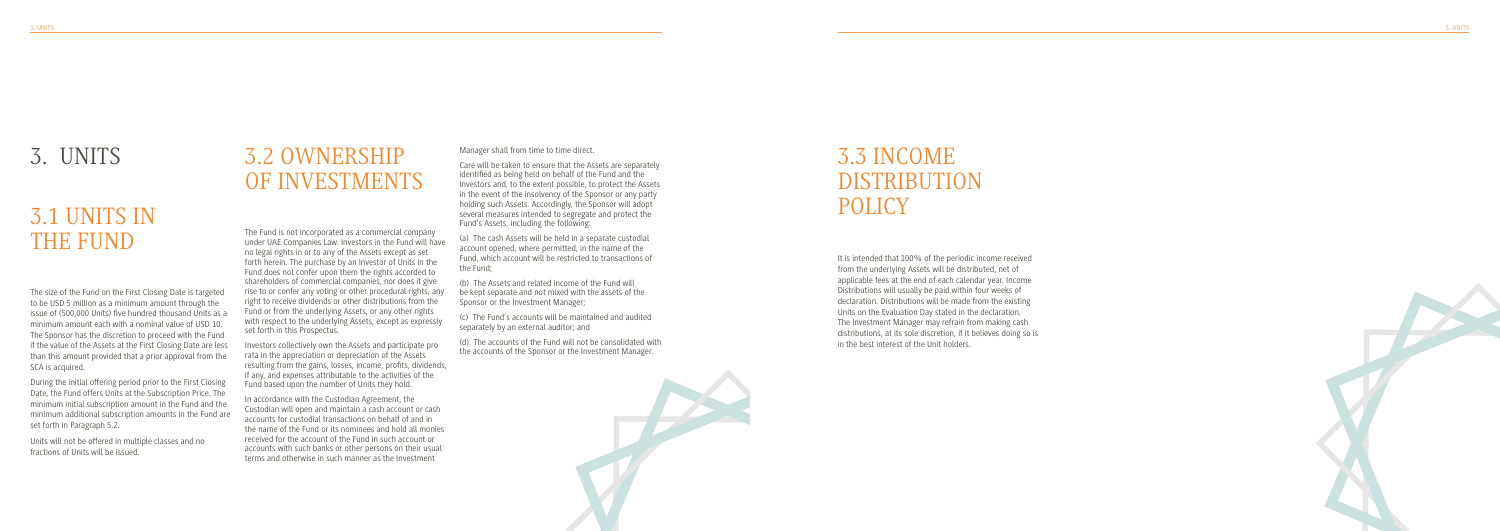Al Hilal Bank is the Sponsor of the Fund. The Investment Banking Group of Al Hilal Bank will assume the duties of the Investment Manager.

Al Hilal Bank was established in 2007 and is wholly owned by the Abu Dhabi Investment Council, which is an investment body of the ruler of Abu Dhabi. Al Hilal Bank has an authorized capital of AED 4 billion, of which AED 2.59 billion is paid up as of the date of this Prospectus, and is licensed to operate as an Islamic commercial bank. Al Hilal Bank's objective is providing banking, investment, commercial and service activities in compliance with Islamic Shariah.

(ii) Liaising with regulatory authorities, including the SCA and the UAE Central Bank.

Al Hilal Bank aims to contribute to the UAE's national growth and prosperity while also raising the positive profle of Islamic banking globally. Al Hilal Bank is committed to becoming the region's leading fnancial institution, escalating the development of Islamic banking with a fresh approach to the industry, new technology and service excellence.

The Sponsor will assume the following duties in its capacity as Sponsor, Investment Manager and Units Registrar:

(a) Duties of the Sponsor:

(i) Informing Investors of important developments that may affect the Fund and arranging for the circulation of appropriate information.

(iii) Coordinating the Fund's other service providers, including appointing and dismissing them.

(iv) Marketing and distributing the Units. The Sponsor may, in its sole discretion, appoint one or more distributors to assist it in marketing and distribution.

(b) Duties of the Investment Manager:

(i) Investing the Assets in a manner deemed appropriate by the Investment Manager in accordance with this Prospectus and in compliance with Islamic provisions and principles as construed by the Shariah Supervisory Panel.

(ii) Instructing the Custodian to open, maintain and close

accounts on behalf of the Fund, including the custody accounts and brokerage accounts.

(iii) Issuing instructions and authorizations to the brokers regarding investments and relevant money market instruments.

(iv) Holding, transferring and disposing, and practicing all the rights, powers, privileges and other rights of ownership and possession in relation to the Assets.

(v) Instructing the Fund's service providers in relation to the purchasing, selling, transferring, returning, replacing or maintaining of any Assets.

- (c) Duties of the Units Registrar:
- (i) Maintaining the Units Register.
- (ii) Receiving Applications and Redemption Notices.

### 4. FUND MANAGEMENT

### 4.1 MANAGEMENT BY THE SPONSOR

(iii) Issuing information about the value and number of the Units to Investors.

The Sponsor may authorize any employee or another agent of the Sponsor to act on behalf of the Fund in all the matters related to the aforementioned. This authorization will not prejudice the responsibility of the Sponsor for any matter, and this authorization will not result in any additional burdens to be incurred by the Fund provided that the agent satisfes the conditions for providing such service in accordance with the regulations or instructions of SCA.

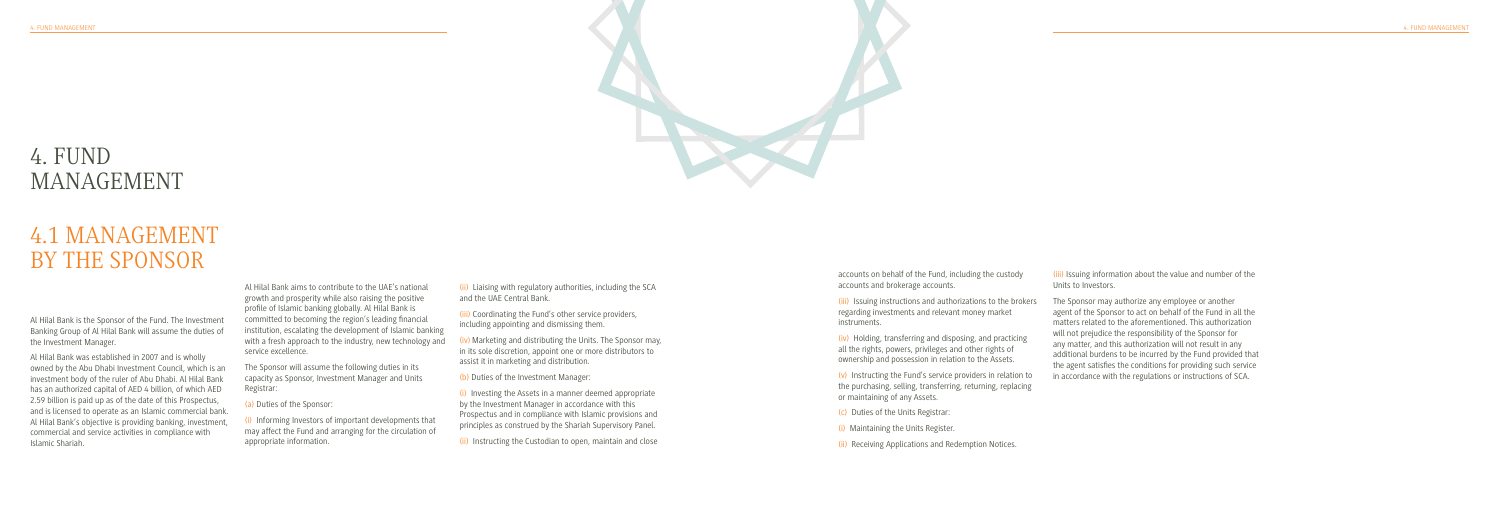### 4.3 ADVISORY BOARD

The Fund will have an advisory board ("Authority Board")that will consist of a minimum of two suitably experienced individuals appointed from time to time by the Sponsor in its sole discretion. Investors holding a substantial number of Units may be invited to become members of the Advisory Board. The Fund will not bear any fnancial burdens of whatever form of the Advisory Board and such burdens, if any, will be borne by the Sponsor.

The members of the Advisory Board will not be involved in the day-to-day management of the Fund. The Advisory Board will meet at least quarterly to review the management and performance of the Fund and to discuss and advise on major matters affecting the interests of the Fund and making recommendations concerning the same. The role of the Advisory Board will be to consult with and advise the Sponsor and the Investment Manager on major matters relating to the Fund. For the avoidance of doubt, it is not the function of the Advisory Board to prescribe asset allocation or to select individual securities for the Fund's portfolio where such issues are left solely to the discretion of the Investment Manager or to participate in the daily management of the Fund.

No member of the Advisory Board will be liable for any act or omission by such person in connection with the activities of the Advisory Board, except as a result of such member's gross negligence or willful misconduct. The Advisory Board will not be responsible for any and all actual losses, claims, costs, damages or liabilities of any nature whatsoever, including legal fees and other costs and expenses incurred by him/her in connection with the activities of the Advisory Board, provided that such losses are not the result of his gross negligence or willful misconduct.

As at the First Closing Date, the members of the Advisory Board will be:

Mr. Sarie Asaad Ahmed Arar (Deputy CEO, Al Hilal Bank): joined Al Hilal Bank in 2008 as Executive Vice President and Head of Wholesale Banking Group. He has focused on domestic and international businesses and has established a solid footing in this key economic segment. He has more than 22 year of broad banking experience drawn from his in-depth exposure in various areas in major fnancial institutions in the UAE. He serves as a member of several management committees of Al Hilal Bank and a board member of subsidiaries under Al Hilal Group. Sarie holds a Master's Degree in Business Administration from USA and attended leading business schools for executive management and leadership programs.

Mr. Haitham Adeimah (Senior Vice President- Finance and Strategic Planning, Al Hilal Bank): served as the Chief of Financial Sector in KPMG for more than 10 year during which he provided auditing and consulting services for customers; including, banks, investment

funds and sovereign funds in the Middle East. In 2010, Mr. Haitham joined Al Hilal Bank as the Vice President of Strategic Financial Group. In addition, he is a member in several administrative committees, and a board member of subsidiaries under Al Hilal Group. Haitham holds a Master's Degree in Banking and Financial Management from Sorbonne University and a B.A degree in Accounting and Information Technology from Toledo University in USA. Haitham is also a chartered accountant certifed from Hampshire in USA.

Mr. Ahmed Mohsen Kamel, (Vice President - Fund Management, Al Hilal Bank): joined Al Hilal Bank in June 2008. Mr. Kamel has over 17 years of experience in the Investment and Funds Management arena. Prior to Al Hilal Bank, he was the Manager of Asset Management Products at Union National Bank, where he was managing the local investment funds and portfolios for regional private banks. Previously, he was a Trader in EFG- Hermes, then occupied several positions; including, Trader in CIB in Egypt, and an Assistant Head of Investments at Citibank N.A Egypt. Mr. Kamel holds the Bachelor's degree in Economics and Business Administration from The American University in Cairo. In 2001, Mr. Kamel completed the Investment and Fund Evaluation Course provided by EFG- Hermes which based on the standards of Chase Bank in Manhattan. Currently, Mr. Kamel is seeking to obtain the Master degree in Finance from Edinburgh Business School. Besides, He is participating in Chartered Financial Analyst program. Mr. Kamel is a regional trainer certifed by Citibank in investments, and an accredited investment adviser. Recently, he has awarded the Chartered Investment Portfolio Manager and Certifed Wealth Manager from American Academy of Financial Management.

### 4.2 INDEMNIFICATION OF THE SPONSOR

The Sponsor and its directors, members, stockholders, partners, offcers and employees will not be liable, in damages or otherwise, to any Investor for:

(a) any act or failure to perform any task by such person in connection with the operation and management of the Fund or for any losses, claims, costs, damages, or liabilities arising therefrom;

(b)any tax liability imposed on the Fund or any Investor; or

(c) any losses due to the actions of or failure to perform any task by any brokers or other agents of the Fund, except if it has been determined by a fnal decision of a court of competent jurisdiction that such act or failure to perform any task, tax liability or losses resulted from gross negligence, fraud or a willful and material violation of applicable law by the Sponsor. To the extent permitted by applicable law, the Sponsor and its directors, members,

stockholders, partners, offcers and employees will be indemnifed from the Assets and held harmless from and against any and all actual losses, claims, costs, damages or liabilities of any nature whatsoever, including legal fees and other costs and expenses incurred, to which such person may become subject in connection with any matter arising from, related to or in connection with this Prospectus or the operations and management of the Fund, except where found by a fnal decision of a court of competent jurisdiction to be attributable to the gross negligence, fraud or willful and material violation of applicable laws of any such person.

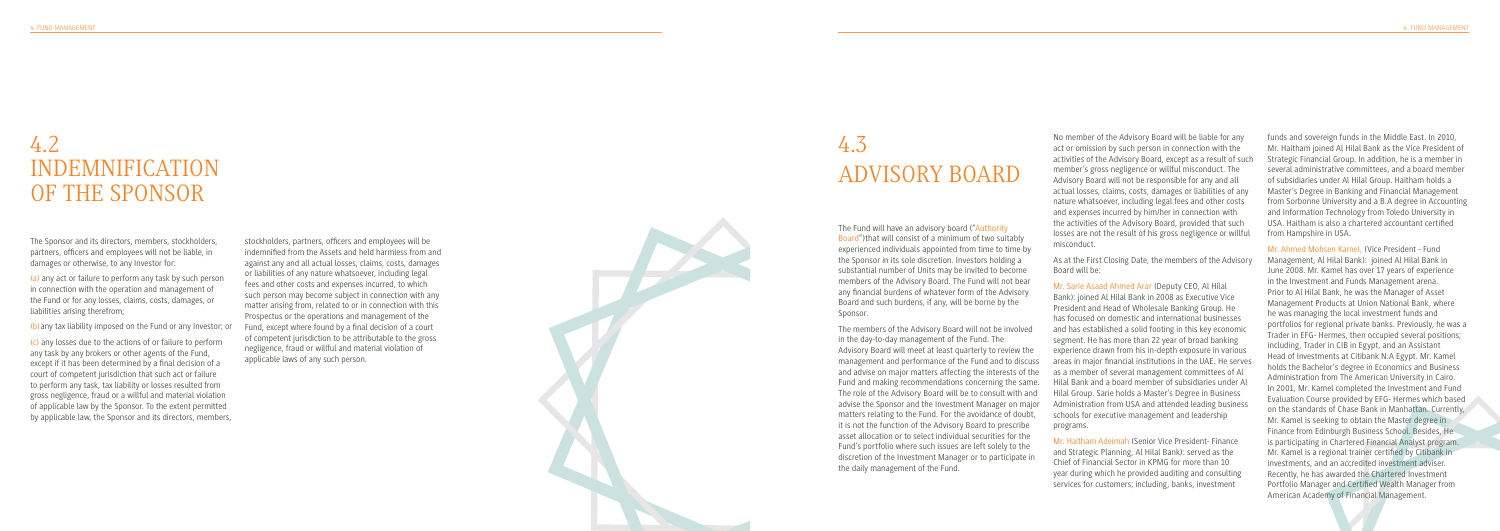Income Portfolio Manager in a local Islamic bank where she co-manages the Bank's fxed income portfolios and assisted the Bank in maintaining its top position as the Islamic Principal Dealer. She received her MBA from the International Islamic University Malaysia and a Bachelor's Degree in Business Administration (Finance) from Universiti Putra Malaysia.



#### Norzehan Mohamed Salleh

Portfolio Manager,

Global Sukuk,

CIMB-Principal Islamic Asset Management Sdn Bhd

### 4.4 INVESTMENT **COMMITTEE**

Zehan joined CIMB-Principal in January 2009 through CIMB's TCB Programme and was previously rotated in 3 other departments within the Group. She began her career in CPAM as a credit analyst covering multi-sectors within the Ringgit bond market and also covers the credits out of the Gulf Cooperation Countries (GCC) in the regional space. She started funds management role in July 2011 with short term money market funds and several other Ringgit bond institutional and insurance clients. Zehan graduated from Universiti Teknologi MARA with a Bachelor of Accountancy (Hons).

#### Rina Izzati Raduan

Portfolio Manager,

Global Sukuk,

CIMB-Principal Islamic Asset Management Sdn Bhd

Rina joined CIMB-Principal Islamic beginning November 2015 as the Global Sukuk Portfolio Manager. She has been in the banking industry since 2004 where she started her career in Treasury with a focus in liquidity management as well as capital markets.

Prior to joining CIMB-Principal Islamic, she was the Fixed

numerous innovative Islamic products such as Islamic swaps and Islamic options; and managed a landmark 30 year sukuk for a government authority.

Norashikin is a member of the Chartered Financial Analyst (CFA) and holds an MA Mathematics from Oxford University, MSc. Actuarial Science from City University of London and MSc. Islamic Banking and Finance.

#### Mohd Fadzil Mohamed

#### Chief Investment Offcer

CIMB-Principal Islamic Asset Management Sdn Bhd

Fadzil is currently the Chief Investment Offcer of CIMB-Principal Islamic Asset Management Sdn Bhd ("CIMB-Principal Islamic"). He has nearly 20 years experience in the fnancial industry in various capacity, with the last 16 years specializing in fxed income fund management, economics and fxed income research.

Prior to joining CIMB-Principal Islamic, he was the CEO and Fixed Income Chief Investment Offcer of a Malaysian fund management company. He recently won two industry performance awards for his previous company, for Best MYR Bond Fund and Best MYR Islamic Bond Fund categories. He holds a BSc (Econs) Hons degree in Accounting and Finance from University of Aberystwyth, Wales, UK.

The Fund will have an investment committee ("Investment Committee")that will consist of a minimum of two suitably experienced individuals appointed from time to time by the Investment Manager in its sole discretion. The Fund will not bear any fnancial burdens of whatever form of the Investment Committee and such burdens, if any, will be borne by the Investment Manager.

The Investment Committee will meet on a regular basis to monitor the day-to-day operation and performance of the Fund and the activities of the Investment Manager and to make recommendations to the Investment Manager regarding the investment program and guidelines of the Fund.

An investment committee advisor ("Investment Committee Advisor") will be appointed by the Investment Manager, who will sit on the Investment Committee as an observer only with the right to discuss any matter at Investment Committee meetings, but will not participate in voting on and/or making recommendations to the

Sponsor and/or Investment Manager.

No member of the Investment Committee will be liable for any act or omission performed or omitted by any member in connection with the activities of the Investment Committee, except as a result of such member's gross negligence or willful misconduct. Each member of the Investment Committee will be indemnifed from the Assets and held harmless from and against any and all losses, claims, costs, damages or liabilities of any nature whatsoever, including legal fees and other costs and expenses, incurred by it in connection with the activities of the Investment Committee, provided that such losses were not the result of his gross negligence or willful misconduct.

As at the First Closing Date, the members of the Investment Committee will be:

#### Datin Seri Norashikin

Chief Executive Offcer, CIMB-Principal Islamic Asset Management Sdn Bhd

Norashikin is currently the CEO of CIMB Principal Islamic Asset Management Sdn Bhd.

An experienced fnancial market professional, Norashikin has extensive experience both locally and abroad with Citigroup Investment Bank and Standard Chartered Bank. Prior to joining CPIAM, she served as the Director of Treasury, Bank Islam Malaysia Berhad where she launched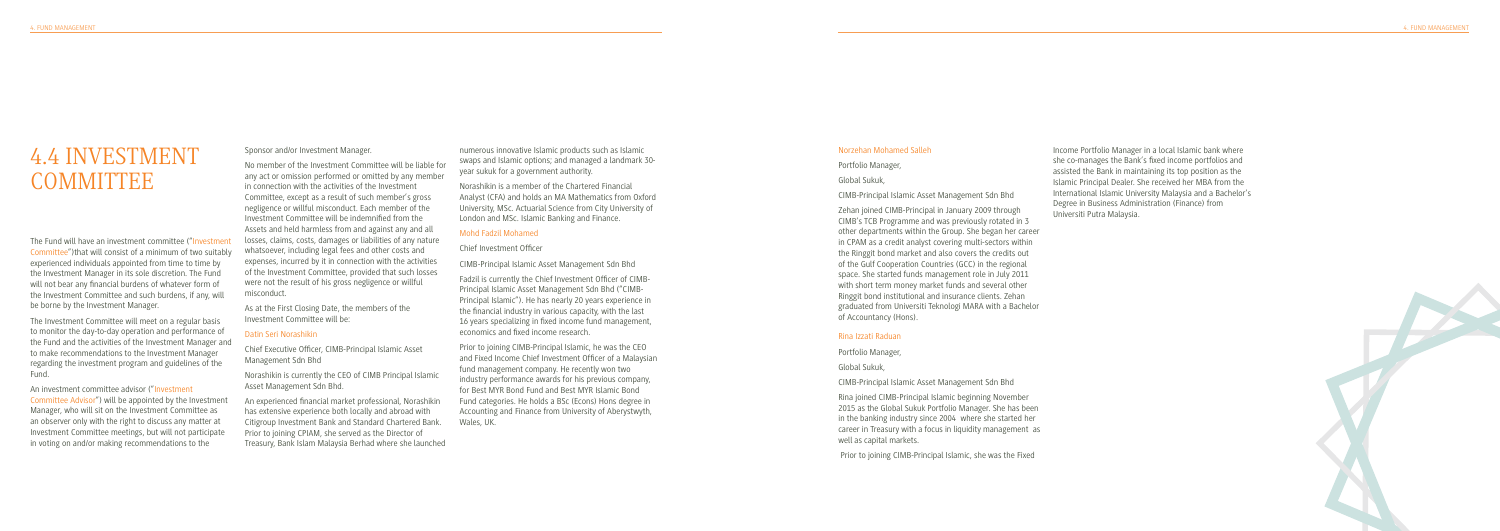in the Islamic banking industry. Mr. Yaqubi has been a teacher of Tafsir since 1976. Mr. Yaqubi advised a number of banks and fnancial institutions on matters pertaining to Islamic banking and fnance and is a board member of the Accounting & Auditing Organization for Islamic Financial Institutions. Mr. Yaqubi is the author of many publications and articles on Islamic fnance and has delivered over 500 lectures, sermons and training sessions.

Sheikh Dr. Abdul Sattar Abu Ghuddah. Sheikh Dr. Abu Ghuddah holds a doctorate in Shariah and Comparative Jurisprudence, a Master's degree in Shariah, a Master's degree in Hadith sciences, a Bachelor's degree in Shariah and a Bachelor's degree in law. Sheikh Dr. Abu Ghuddah holds many prominent positions, including as a member of the Accounting and Auditing Standards Board and Shariah Board of the Accounting & Auditing Organization for Islamic Financial Institutions and the Shariah committee of the Central Bank of Bahrain, as well as serving on the Shariah Supervisory Panels of a number of prominent fnancial institutions. Sheikh Dr. Abdul Ghuddah is the author of several books on Islamic Finance and teaches at numerous institutes on Islamic Finance.

Sheikh Essam Ishaq. Sheikh Ishaq is a graduate of McGill University. Sheikh Ishaq has studied Shariah in Masjids with different scholars. Sheikh Ishaq currently teaches Fiqh, Islamic Theology and Tafseer in Bahrain. Sheikh Ishaq holds prominent positions and memberships in numerous institutes, including as Director and Shariah

Advisor of Discover Islam, Member of the Board of Trustees of the Al Iman Islamic School and his positions on the Shariah Supervisory Panels of a number of fnancial institutions.

Sheikh Dr. Mohammad Abdul Rahim bin Sheikh Mohammad Ali Sultan Al Olama. Sheikh Mohammad Abdul Rahim holds a Doctorate and Master's Degree in Islamic Jurisprudence from the Faculty of Shariah and Islamic Studies, University Umm Al Qura in Makkah Al Mukarramah. He also obtained a Bachelor degree in Shariah from the Faculty of Shariah in Al Madina Al Munawarrah. Sheikh Mohammad Abdul Rahim holds many prominent positions, including as expert in Islamic Jurisprudence at the Organization of the Islamic Conference, expert in Islamic Fiqh in the Islamic World Association in Makkah Al Mukarramah, Head of Quranic Studies and member of the Organizing Committee for Dubai International Holy Quran Award, and member of Zakat Fund Shariah Committee. Sheikh Mohammad Abdul Rahim is a member of the Shariah Board at: Noor Islamic Bank, Manazil Real Estate Company, Mawarid Financing Company and Madaen Real Estate Company. He is the author of many research studies and articles on Islamic Finance matters and he has participated in many training sessions, workshops and television shows on the subject. Currently, he is an Associate Professor at Emirates University where he teaches Islamic Studies at the Faculty of Law.

(c) The Fund will not invest in securities of companies that have the following properties:

(i) The company's total proft-bearing debt divided by the trailing 24-month average market capitalization is thirtythree percent (33%) or more.

(ii) The sum of a company's proft-bearing cash and securities divided by the trailing 24-month average market capitalization is thirty-three percent (33%) or more.

(iii) The company's accounts receivables divided by the trailing 12-month average market capitalization is thirtythree percent (33%) or more.

The Investment Manager will adhere to the above guidelines, as amended by the Dow Jones Islamic Market Index Shariah Supervisory Panel, and the Shariah Supervisory Panel will supervise the implementation of these guidelines, as amended by the Dow Jones Islamic Market Index Shariah Supervisory Panel, in respect of the activities of the Fund to ensure that the Assets are in compliance with Shariah principles.

The Shariah Supervisory Panel has the right to forfeit any proft on the Asset(s) earned through a non-Shariahcompliant manner.



The Dow Jones Islamic Market Index Shariah Supervisory Panel has established the following guidelines (which may be amended from time to time in the sole discretion of the Dow Jones Islamic Market Index Shariah Supervisory Panel) to ensure that the securities in the Index are in compliance with Shariah principles:

(a) Commodities underpinning Murabaha, Ijara and other Islamic fnancial instruments must be permitted under Shariah for trading purposes and will not include gold, silver and currencies.

(b) Securities of companies that operate in the following industries will not be included in the Fund's portfolio:

(i) alcoholic beverages;

(ii) arms;

(iii) pornography and associated industries;

(iv) fnancial companies (other than approved Islamic institutions);

(v) gambling;

(vi) leisure activities that confict with Islamic law and traditions;

(vii) pork and pork products;

(viii) derivatives (other than approved Islamic products); and

(ix) tobacco.

### 4.5 THE SHARIAH SUPERVISORY PANEL

All investments made by the Fund will be Shariahcompliant and the investment program, as well as the screening criteria, will be approved by the Fund's shariah supervisory panel ("Shariah Supervisory Panel"). The Shariah Supervisory Panel will have the right to review and monitor the activities of the Fund to ensure that the Fund's holdings are in compliance with Shariah principles.

The Shariah Supervisory Panel, which is compensated for its role from the Assets, will be composed of the Fatwa and Shariah Supervisory Panel of the Sponsor, and will, as at the First Closing Date, comprise the following individuals:

Sheikh Nizam Yaqubi. Sheikh Yaqubi is a graduate in Economics and Comparative Religion from McGill University and is currently pursuing a doctorate in Islamic Law. Mr. Yaqubi is an internationally acclaimed scholar

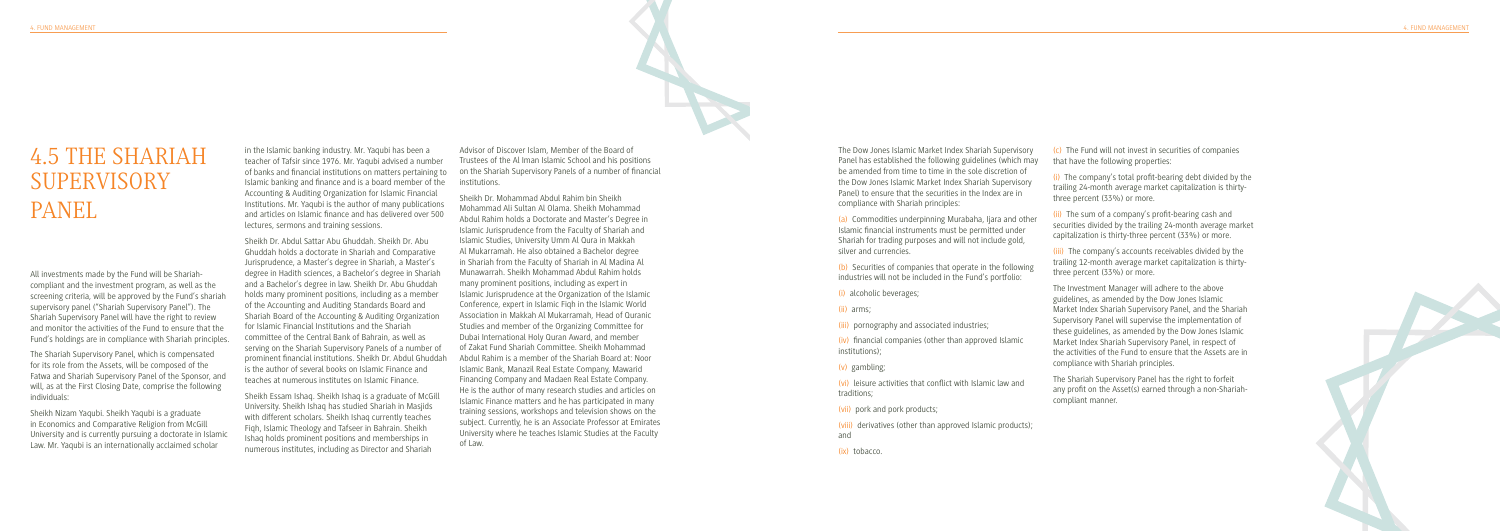# 4. FUND MANAGEMENT Annual Communication of the Communication of the Communication of the Communication of the Communication of the Communication of the Communication of the Communication of the Communication of the Communi

### 4.7 THE CUSTODIAN

The Sponsor has appointed HSBC Bank Middle East Limited, UAE Branch as Custodian of the Assets, which will be held directly by the Custodian or through its agents, sub-Custodians, or delegates pursuant to the Custodian Agreement.

HSBC Bank Middle East Limited is established as a limited liability company regulated by the Jersey Financial Services Commission and has branches in several Middle Eastern countries, including the UAE. HSBC Bank Middle East Limited is an indirect wholly-owned subsidiary of HSBC Holdings Plc, a public company incorporated in England and Wales. HSBC Holdings Plc, with its subsidiaries and associated companies, is one of the largest banking and fnancial services organizations in the world, with wellestablished businesses in Europe, the Asia Pacifc region, the Americas, the Middle East and Africa.

The Custodian will, among other duties, establish accounts for the Fund and provide safe custody of the Assets that are held with the Custodian. The Custodian may in turn appoint agents for the purpose of holding the Assets as circumstances require.

In performing its duties in the markets where the Custodian cannot directly provide its custodial services, the Custodian may appoint any of its Associates (as defned in the Custody Agreement) as sub-custodians, agents and delegates (with full powers of sub-delegation) as it thinks ft to perform, in whole or in part, any of its duties, provided that the Custodian will at all times remain liable for any acts or omissions of any such person howsoever appointed as if such acts and omissions were those of the Custodian. The Custodian shall be responsible for the payment of the fees of any subcustodian, agent or delegate that it appoints.

The Fund will pay the Custodian such fees for its services as the Sponsor and the Custodian may negotiate from time to time, details of which are set out in the section "Summary Terms" at the beginning of this Prospectus and under "Custodian Fees" below, including, potentially, an annual fee and asset and transaction-based fees.

Pursuant to the Custodian Agreement, the Fund will indemnify the Custodian of he actual losses it incurred while carrying out its duties as Custodian provided that it will not be indemnifed for losses in connection with or arising out of the fraud, negligence or willful default of the Custodian.

The Custodian in no way acts as trustee of the Fund. The Custodian is a service provider to the Fund. Neither the Custodian nor its employees or agents are responsible for, or accept any responsibility or liability for any

losses suffered by the Fund or any investors in the Fund as a result of any failure by the Investment Manager to adhere to the investment objective and strategy, policy, investment restrictions, fnancing restrictions, borrowing restrictions, operating guidelines of the Fund, business affairs, organisation, sponsorship or investment management of the Fund or the Sponsor. In addition, the Custodian is not responsible for the preparation of this Prospectus and therefore accepts no responsibility for any information contained in this Prospectus.

The Custodian is not involved with and is under no duty to supervise compliance with the investment objectives and strategy, policies, investment or fnancing restrictions or operating guidelines of the Fund, business affairs, organization, sponsorship or investment management of the Fund or the Sponsor in relation to the Assets.

The Custodian will not participate in transactions and activities, or make any payments denominated in US dollars, which, if carried out by a US Person, would be subject to sanctions by The Offce of Foreign Assets Control of the US Department of the Treasury ("OFAC").

Notwithstanding anything to the contrary contained in this Prospectus, the Custodian's liabilities to the Sponsor and in relation to the Assets for any cause whatsoever and regardless of the form of the action will at all times be limited to the direct loss suffered by the Fund and/or the Sponsor.

### 4.6 FUND MANAGMENT

The Investment Manager has been appointed by the Sponsor on behalf of the Fund pursuant to the Investment Management Agreement to act as an Investment Manage of the Fund pursuant to the Investment Management Agreement, with full discretion, power and authority, provided that the Investment Manager acts in accordance with the Investment Guidelines and Objectives as set out above.

The Investment Manager's general duties and powers are set out above in Section 4.1.

The Investment Manager may delegate its duties and powers under the Investment Management Agreement to a third party of its choice provided that (i) such party has the necessary licences and approvals to carry out the activities delegated to it; (ii) the Sponsor and SCA approve such delegation; (iii) the delegation does not reduce the responsibilities of the Investment Manager in respect of the Investors and the SCA; and (iv) it does not result in the Fund or the Investors incurring any additional losses of whatever nature. The Investment Manager is entitled

to rely on whomever it fnds ft to provide the necessary fnancial and technical advice to perform its function as Investment Manager of the Fund provided that it does not result in any reduction or release of responsibility of the Investment Manager or an increase in the potential incurred costs on the Fund and Investors.

Thus, the Investment Manager will work with CIMB-Principal Islamic Asset Management which will act as investment adviser ("Investment Adviser"). The Investment Adviser shall provide its recommendations to the Investment Manager in accordance with the Investment Advisory Agreement. manage the Fund as the Investment Manager's agent pursuant to the Investment Advisory Agreement.

The Investment Manager shall not be liable to the Fund or any investor in the Fund or otherwise for:

(a) any error of judgment or loss suffered by the Fund or any investor in connection with the investment management services it provides the Fund; or

(b) any matter or thing done or omitted to be done by the Investment Manager howsoever any such loss may have occurred,unless such loss or disadvantage arises from negligence, fraud, willful default in the performance or non-performance by the Investment Manager or persons duly authorised by it, or any violation of applicable law by the Investment Manager.

The Fund undertakes to hold harmless and indemnify the Investment Manager against all actions, proceedings, claims, costs, and expenses but excluding tax in respect of the Investment Manager's overall income or profts which may be brought against, suffered or incurred by the Investment Manager by reason of the performance of his duties or functions under the terms of this Agreement, including all legal, professional and other expenses incurred (whether in taking legal action on behalf of the Fund or otherwise) except everything that shall arise from negligence, fraud or willful default in the performance or non-performance of the Investment Manager's duties and functions.

Pursuant to the Investment Advisory Agreement, the Investment Adviser shall only provide recommendations to the Investment Manager in relation to matters that it sees in the best interest of the Investors, evaluate different investment opportunities and provide recommendations and advice in relation to any other matter related to the Fund as may be requested by the Investment Manager.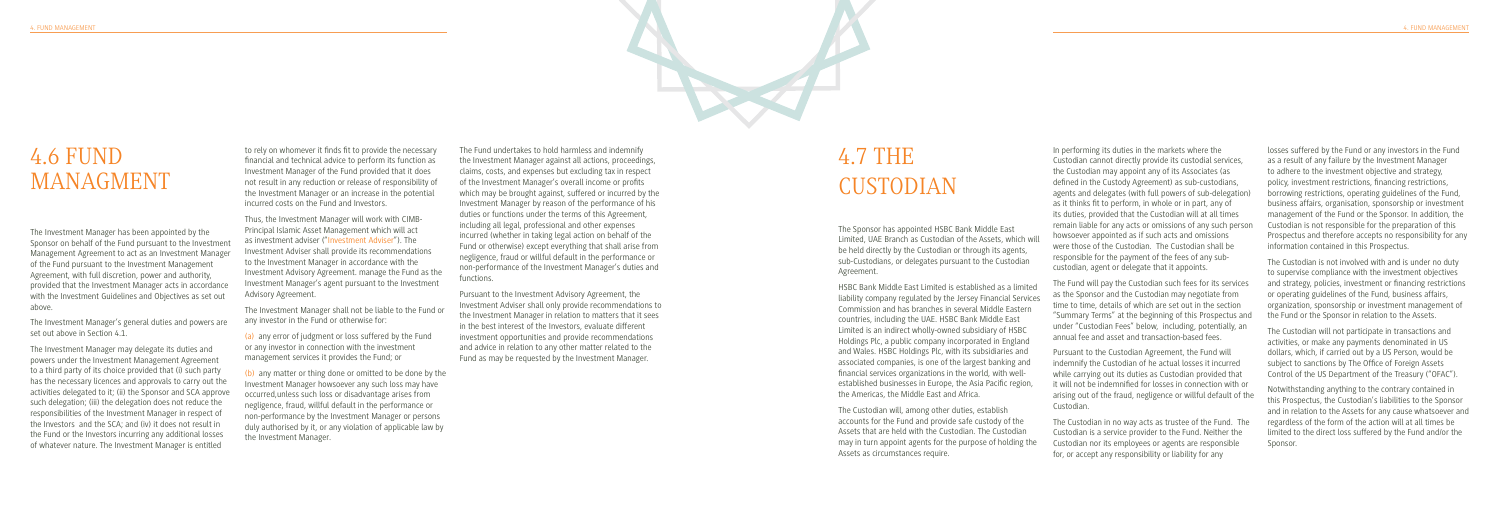### 4.8 THE ADMINISTRATOR

The Sponsor has appointed Apex Fund Services Limited, Abu Dhabi, as Administrator to provide administration services for the Fund pursuant to the Administration Agreement on behalf of and subject to the overall control of the Sponsor.

The Administrator is responsible for the general administration of the Fund, which includes, amongst other things, arranging calculations of asset valuations and fees and administration of invested cash. The Administrator's duties include, but are not limited to, the following tasks:

(a) calculating Fund NAV and Unit NAV;

(b) calculating the Fees;

(c) maintaining books of accounts and related records of the Fund; and

(d) preparing unaudited fnancial reports and assisting the Auditor in preparing the Annual Report.

The Fund will pay the Administrator such fees for its

services as the Sponsor and the Administrator may negotiate from time to time, details of which are set out in the section "Summary of Terms" at the beginning of this Prospectus and under "Administrator Fees" below. The Administrator will also be reimbursed by the Fund for its actual out-of-pocket expenses.

Pursuant to the Administration Agreement, the the Fund will indemnify the Administrator and such agents from and against all actions proceedings claims demands costs expenses whatsoever made against or incurred by them or any of them arising out of or in connection with the Administrator's powers save where such actions proceedings claims demands costs and expenses result from or arise out of the fraud, negligence or willful default of the Administrator.

Pursuant to the Administration Agreement, in performing its duties the Administrator may appoint an Affliate (as defned in the Administration Agreement) as agents and delegates (with the necessary full powers of delegation) as it sees ft to perform in whole or in part any of its duties and discretions, provided that the Administrator will remain liable for any acts or omissions of any such agent or delegate howsoever appointed, as if such acts and omissions were those of the Administrator. The Administrator shall be responsible for the payment of the fees of any agent or delegate that it appoints without imposing any amount on the Fund to repay any related amounts resulting from such appointment.

The Administrator in no way acts as trustee of the Fund. The Administrator is a service provider to the Fund and has no responsibility or authority to make investment decisions, or render investment advice, with respect to the assets of the Fund. Neither the Administrator nor its employees or agents are responsible for, or accept any responsibility or liability for any losses suffered by the Fund or any investors in the Fund as a result of any failure by the Sponsor to adhere to the investment objective and strategy, policy, investment restrictions, fnancing restrictions, borrowing restrictions, operating guidelines of the Fund, business affairs, organisation, sponsorship or investment management or strategy of the Fund or the Sponsor. In addition, the Administrator is not responsible for the preparation of this Prospectus and therefore accepts no responsibility for any information contained in this Prospectus..

The Administrator is not involved with and is under no duty to supervise compliance with the investment objectives and strategy, policies, investment restrictions, fnancing restrictions relating to the Assets.

The Administrator will not participate in transactions and activities, or make any payments denominated in US dollars, which, if carried out by a US Person, would be subject to sanctions by OFAC.

Notwithstanding anything to the contrary in this Prospectus, the Administrator's liability to the Fund and in relation to the Assets for any causes whatsoever and regardless of the form of the action will at all times be limited to the direct loss suffered by the Fund and/or the Investor(s) to the value of the Assets.

The Administrator shall not be liable or otherwise responsible for any loss suffered by any person by reason of (i) any act or omission of any person prior to the commencement date of the Administration Agreement, (ii) any defect, error, inaccuracy, breakdown or delay in any product or service provided to the Administrator by any third party service provider, and (iii) any inaccuracy, error or delay in information provided to the Administrator by or for the Fund or Sponsor (including any broker, market maker or intermediary). The Administrator shall not otherwise be liable for any loss to the Fund or any other person, unless direct loss is sustained as a result of its fraud, negligence or wilful default. In any event, the Administrator's aggregate liability for Damage in any one calendar year shall be limited to the amount of fees due to the Administrator during such period, and for these purposes "Damage" shall mean the aggregate of all losses or damages and costs suffered or incurred, directly or indirectly, by the parties to the Administration Agreement, including as a result of breach of contract, breach of statutory duty, tort (including negligence), fault or other act or omission by the Administrator, but excluding any such losses, damages or costs arising from the fraud or dishonesty of the Administrator or in respect of liabilities

which cannot lawfully be limited or excluded.

The Sponsor, in its sole discretion, may replace Apex Fund Services Limited, Abu Dhabi as the Administrator. The Sponsor or the Administrator may terminate the Administration Agreement by giving the other party not less than 3 months' prior written notice.



The Custodian will not be responsible for any cash, securities and/or other assets comprising the Assets which are not deposited with or held to the Custodian's order. In particular, the Custodian will not be responsible for any cash, securities and/or other assets placed with agents, sub-custodians or any other delegate outside the Custodian's global Custodian network and who is appointed by the Sponsor and/or the Investment Manager. The Custodian shall not be liable for any error of judgment, mistake of law, omission or any loss arising out of a pricing error or settlement error resulting from the failure of any third party to produce accurate information or due to circumstances arising outside of the Custodian's control.

The Sponsor, in its sole discretion, may replace HSBC Bank Middle East, UAE Branch with another Custodian. The Sponsor or the Custodian may terminate the Custodian Agreement by giving the other party not less than three months' prior written notice.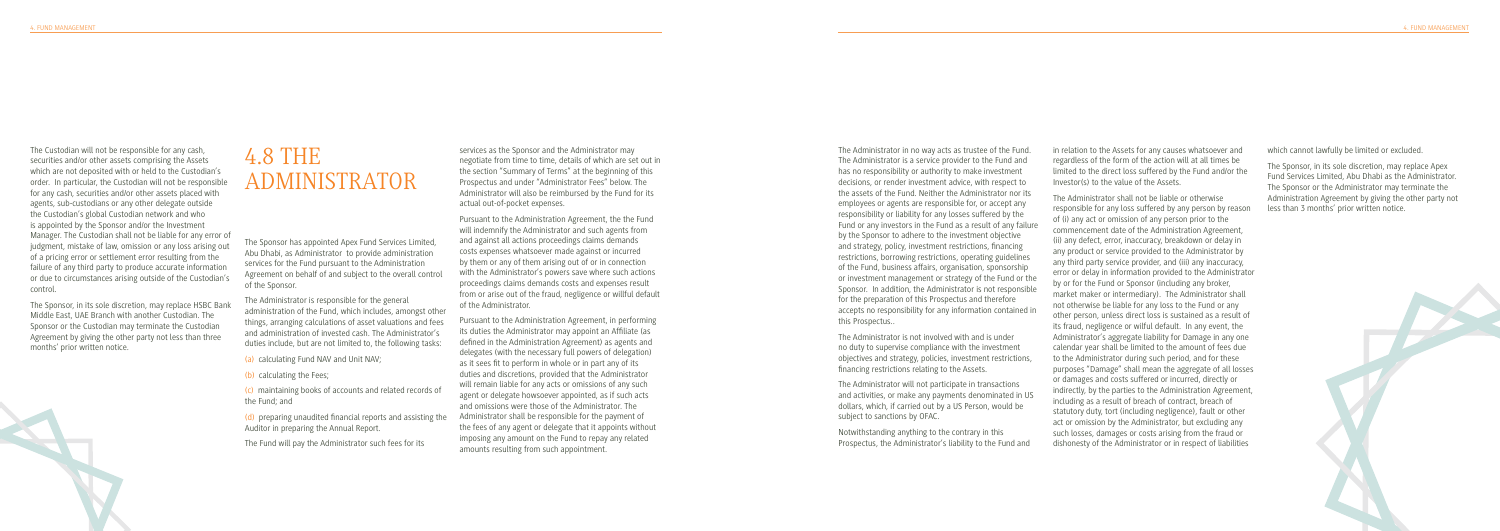### 5. INVESTMENT IN THE FUND

### 5.1 ELIGIBLE INVESTORS

Subscription for Units will be available to any person who is not a Restricted Person provided that he is an account holding customer of Al Hilal Bank and who completed the Application in accordance with Paragraph 5.3.

If a prospective investor is not an existing customer of Al Hilal Bank, then such prospective investor must complete the procedures necessary to open a personal or corporate account with Al Hilal Bank prior to or contemporaneous with submitting the Application under the same conditions for account opening applicable to the other clients for the same type of account in the Bank. If a prospective investor is not at least 21 Gregorian years of age or if a prospective investor is subscribing to the Fund on behalf of an individual who is not at least 21 Gregorian years

of age, then such prospective investor must contact the Sponsor and provide documentation sufficient to evidence legal authorization to subscribe to the Fund.

Each prospective investor is invited to meet with the Sponsor to discuss with it, and to ask questions and receive answers concerning the terms and conditions of this offering of the Units, and to obtain any additional information, to the extent that the Sponsor possesses such information or can acquire it without unreasonable effort or expense, necessary to verify the information contained in this Prospectus.

This offering can be withdrawn at any time and is specifcally made subject to the terms described in this Prospectus. This offering will continue until terminated by the Sponsor in accordance with this Prospectus. The Sponsor may accept or reject any subscription to purchase the Units being offered hereby in whole or in part. The Sponsor may stop offering Units completely, or may offer Units on a limited basis, for a period of time or permanently.

### 5.2 SUBSCRIPTION AMOUNTS

An Application for an initial subscription for Units must be for a minimum amount of USD 10,000 or any higher amount in multiples of USD 1000. Investors may subscribe for additional Units in the Fund in an amount of USD 1000 or any multiple thereof, in addition to the stipulated subscription fees of 75 basis points (0.75%) of the subscription amount due to the Sponsor and paid at subscription.



### 4.9 THE UNITS REGISTRAR

Pursuant to the Units Registry Agreement, Al Hilal Bank – Operations Group was appointed to provide the service of a Units Registrar. The duties of the Units Registrar are as follows:

(a) maintaining the Units Register;

(b) receiving subscription applications and Redemption Notices and conversion requests and remedying them; and

(c) issuing information about the value and number of the Units to Investors.

### 4.10 THE AUDITOR

The Sponsor, on behalf of the Fund, has appointed Ernst & Young Middle East as the Auditor to carry out an independent audit of the Fund on an annual basis. The Auditor also will conduct quarterly unaudited reviews of the Fund.

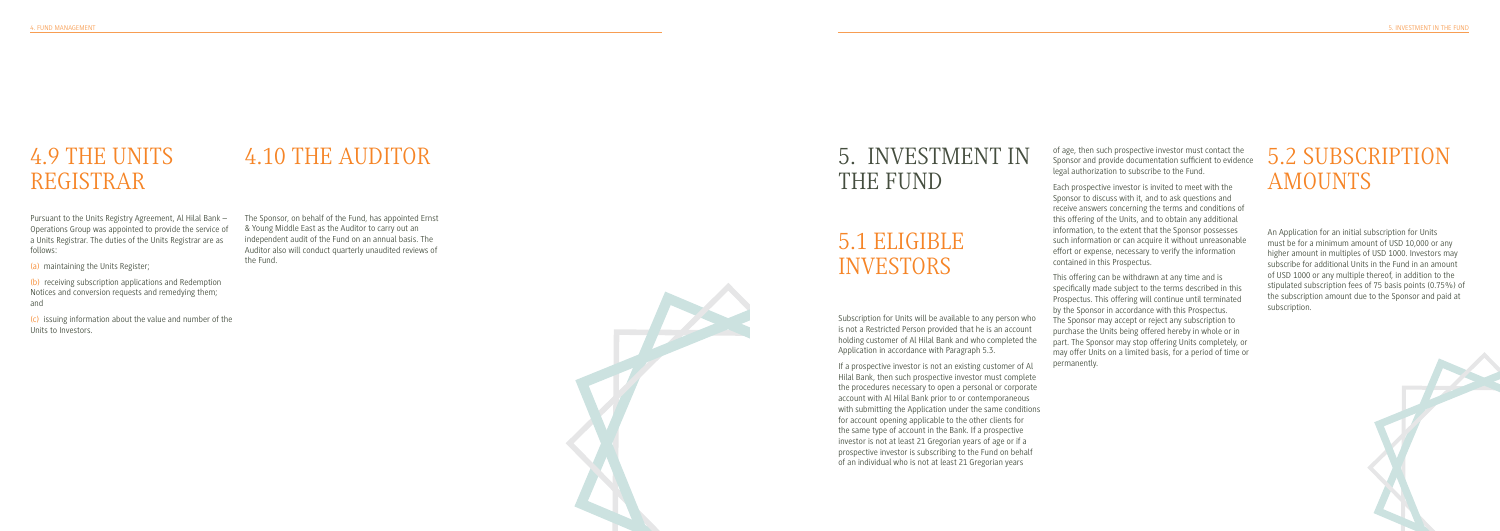### 5.4 TRANSFER OF UNITS

result in the mandatory redemption of the related Units. Any sale or transfer of Units shall be subject to a transfer fee payable to the Sponsor equal to 50 basis points (0.5%) of the value of the Units transferred.

### 5.5 REDEMPTION

An Investor may not sell or transfer a portion or all of its Units without the prior written consent of the Sponsor in its capacity as the Units Registrar, and only in the cases of inheritances, donations, transfer of ownership to relatives, judicial judgments and other cases that the Units Registrar fnds necessary after obtaining the approval of SCA. Any transfer of Units will not be approved unless:

(a) the transferor provides suffcient written evidence to the Sponsor that the prospective transferee is eligible to hold Units and is not a Restricted Person;

(b) no other Investor is likely to be adversely affected as a result of such transfer;

(c) the transferor sends its transfer request in writing to the Units Registrar in such form as the Sponsor may require; and

(d) the transferee provides such documentation as the Sponsor may require.

Any sale or transfer of Units to a Restricted Person will

#### (a) Optional Redemption by an Investor

An Investor may not redeem Units for a period of 6 months from the date on which such Units were purchased.

An Investor, may request redemption of some or all of its Units by delivering a Redemption Notice in the form set forth in Appendix 2 to this Prospectus to the Sponsor after coordination with the Units Registrar and until the end of the Business Day preceding the determined Dealing Day by four Business Days . All Units to be redeemed will be valued on the relevant Dealing Day according to the Unit NAV without any deductions, and redemption proceeds in respect of such redeemed Units will be distributed to a redeeming Investor's Account within 10 Business Days of such Dealing Day.

In the case of redemption by an Investor of some of its

### 5.3 SUBSCRIPTION PROCEDURE

The initial offering period for the Units of the Fund will commence on Sunday 19/02/2012 until the end of day on Thursday 22/03/2012. In the case of non-coverage of the minimum size of the Fund which is (\$5,000,000) fve million United States Dollars during the period set out above, the initial offering period will be extended until Thursday 19/04/2012. In the case of non-coverage of the minimum size of the fund at the end of the extension to the initial offering period, the launch of the Fund will be canceled, and the subscription money received from all of the Investors will be refunded, including the Subscription Fees, within a period not exceeding (15) fifteen days from the closure of the initial offering period, taking into account Ministerial decree No. (206) for the year 2010 regarding the allocation of securities for subscribers and revenues resulting from the initial offering period.

Each prospective investor, or Investor subscribing for additional Units, must submit an Application for a subscription of Units in the form set forth in Appendix 1 attached to this Prospectus. The Sponsor may accept a completed Application and accompanying Subscription Amount in its sole discretion on the First Closing Date or on any subsequent Dealing Day so long as such Application is received by the Sponsor after coordination with the Units Registrar at the end of the Business Day preceding the determined Dealing Day by four Business Days from the First Closing Date or such subsequent Dealing Days.

The Subscription Amount corresponding to each Application (together with the corresponding Subscription Fee) must be deposited in full in the applicable Investor Account prior to or contemporaneous with the submission of the Application, and the Subscription Amount (and the corresponding Subscription Fees) will be debited from such account immediately upon receipt of the Application by the Sponsor. If the Subscription Amount and the corresponding Subscription Fees are received after the determined time for the weekly Dealing Day, the Sponsor will treat the Application as an application to subscribe for Units on the Dealing Day of the following week at a subscription price per Unit equal to the Unit NAV on that Day, provided that the applicant will be notifed of that issue.

In the case of Applications submitted to the Sponsor prior to the First Closing Date, all Subscription Amounts and Subscription Fees collected by the Sponsor will be debited from the relevant Investor Account and deposited in a

pooled, non-interest-bearing account maintained by the Sponsor until the First Closing Date.

Once a prospective investor submits an Application, such Application will be irrevocable unless otherwise permitted by the Sponsor in written form. Upon acceptance of an Application to subscribe for Units, each Investor will receive a confrmation from the Sponsor for its Subscription Amount stating the number of Units purchased and the price per Unit paid. This confrmation will serve as documentary evidence of the purchase of Units. Such confrmation will be issued to each Investor within 10 days of the Dealing Day on which the related Application is accepted.

In all cases, the subscription for the Units will not be valid unless approved by the Sponsor and documented in the Register.



Units, the minimum value of the remaining Units of such Investor must not be less than USD 10,000 or such lesser amount determined by the Sponsor of the Fund from time to time.

#### (b) Compulsory Redemption by the Investment Manager

The Investment Manager may request compulsory redemption of any Unit at the applicable Unit NAV in the following circumstances:

(i) The Units are held (whether directly or indirectly) by or for the beneft of:

• any Restricted Person;

• any person, or the Investment Manager suspects they are held by any person, in breach of any law, code or regulatory requirement of any country or governmental authority or any of the policies, procedures and/or guidelines established by the Sponsor, the Investment Manager, the Administrator or any governmental authority including but not limited to those in relation to money laundering, terrorism or terrorist fnancing; or

• any person whose holding or continued holding of those Units may in the determination of the Investment Manager, cause, or be likely to cause, a legal, regulatory, pecuniary, tax, compliance or material administrative disadvantage to the Fund or its Investors generally or to the Sponsor.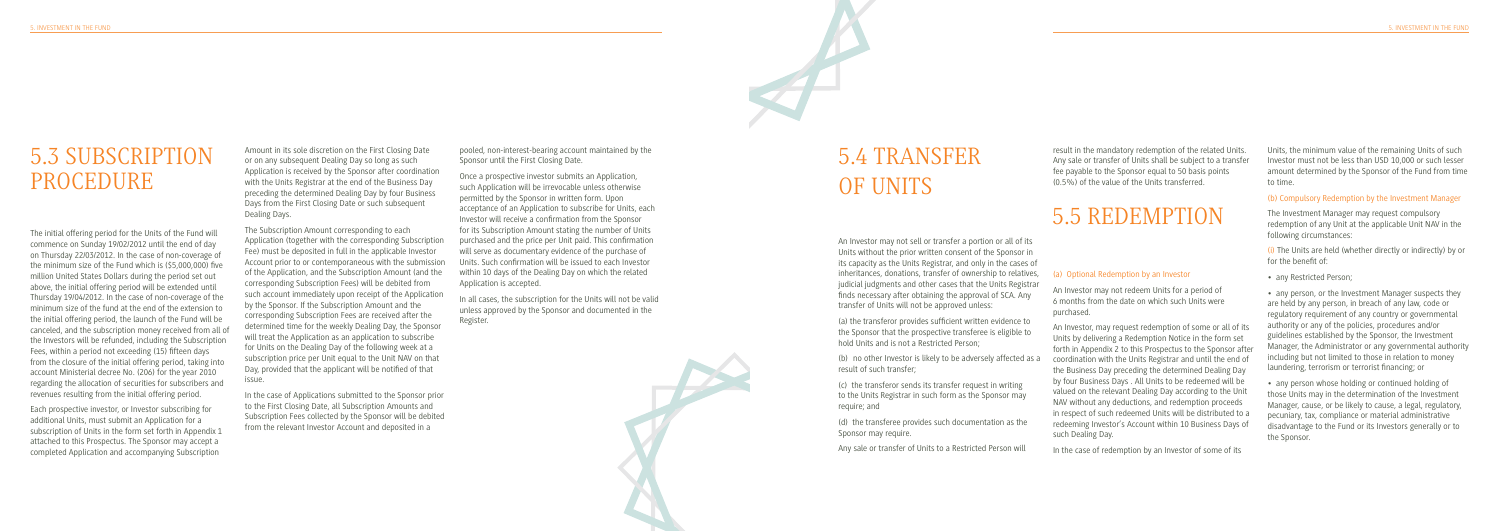### 5.6 NET ASSET VALUE

liquidation of assets achieving fairness when dealing with all redemption requests; and

 $(i)$  if the request for redemption of large amounts in a certain period of time makes it diffcult for the Fund to acquire adequate cash to respond to the redemption requests without resorting to liquidating some assets before their time or in an inappropriate time or in unfavorable conditions; or

(ii) the Investment Manager is unable to liquidate the assets of the Fund for reasons beyond his control; or

(iii) there is rapid and sudden decrease in the prices of the assets in the Fund

the Investment Manager in coordination with the Sponsor may delay the fulfllment of such redemption requests for a period exceeding two Dealing Days provided that a plan to execute all the redemption requests is put in place the situation is addressed in a manner that is equitable to each Investor requesting a redemption of Units and acquiring the approval of the SCA.



Except when the calculation of Fund NAV or Unit NAV is suspended or deferred in accordance with the terms of this Prospectus, the Fund NAV and Unit NAV will be calculated at the end of the Evaluation Day.

The Fund NAV on the specifc Evaluation Day will be the value of the Assets less the total liabilities of the Fund at the end of such day.

The Unit NAV will be the amount of the Fund NAV attributable to the Units divided by the total number of the existing Units at the end of the specifc Evaluation Day.

The Assets will include cash, securities, accrued proft and the investments of the Fund. The liabilities of the Fund will include expenses (including accrued expenses) and any contingencies (including taxation) for which provisions or reserves are required. The liabilities of the Fund will also include amounts due to the Sponsor, the Administrator, the Custodian and any other third party service providers appointed by the Sponsor on behalf of the Fund, whether such amounts are due for the payment of Management

Fees, any other Fees, or otherwise, in accordance with the terms of this Prospectus.

Each of the Fund NAV and the Unit NAV will be calculated to two decimal places. The International Financial Reporting Standards (IFRS) will be the framework applied to the Fund's accounting standards.

The Administrator shall be entitled, without verifcation, further enquiry or liability on the Administrator's part, to rely on pricing information in relation to specifed investments held by the Fund which is provided by price sources stipulated in the Services set out in the Administration Agreement or, in the absence of any such stipulated price sources, any price sources on which the Administrator may choose to rely provided that it exercises reasonable care in choosing the price source.

Without prejudice to the generality of the foregoing, the Administrator shall not be responsible or liable to any person for the valuation or pricing of any assets or liabilities of the Fund (save as provided in the Services set out in the Administration Agreement) or for any inaccuracy, error or delay in pricing information supplied to the Administrator, unless as a result of the Administrator's fraud, negligence or wilful default.

The Administrator will use reasonable endeavours to independently verify the price of any such assets or liabilities of the Fund using its network of automated

(ii) The representations or declarations in the Application are incorrect or invalid.

(iii) The Fund Manager decides in his absolute discretion, that the possession of any Unit by the Investor who owns such Unit violates any applicable laws or may result in tax consequences harmful to the Fund.

In the event of a compulsory redemption in accordance with this paragraph, the Investor will be notifed in writing and will be given a period of 10 Business Days to remedy any irregularity that causes compulsory redemption. If the Investor fails to respond or if the Investment Manager is not satisfed with any remedial actions, then the Investment Manager has the right to redeem the Units compulsorily at the price of the Unit on the Dealing Day following the expiry date of the grace period given to the Investor without deducting any expenses. Neither the Fund nor the Investment Manager will, in any form, bear any responsibility to the Investor due to the compulsory redemption of any Units. The concerned Investor may seek recourse against the Investment Manager before any competent court in the UAE.

#### (c) Postponement of Units redemptions

If the redemption amount in one Dealing Day exceeds 10% of Fund NAV, the Investment Manager, at its discretion, may suspend the exceeded redemption at a maximum period of two Dealing Days in order to avoid those losses that may be incurred by compulsory pricing services, brokers, market makers, intermediaries or other third parties.

In the absence of readily available independent pricing sources, the Administrator may rely solely upon any valuation or pricing information (including, without limitation, fair value pricing information) about any such assets or liabilities of the Fund (including, without limitation, private equity investments) which is provided to it by: (i) the Sponsor, and/or (ii) any valuer, third party valuation agent, intermediary or other third party which in each such case is appointed or authorised by the Sponsor to provide valuations or pricing information of the Fund's assets or liabilities to the Administrator.

The Administrator will send to the Investment Manager the clear Fund NAV and the clear Unit NAV usually within 1 Business Day of the applicable Dealing Day.

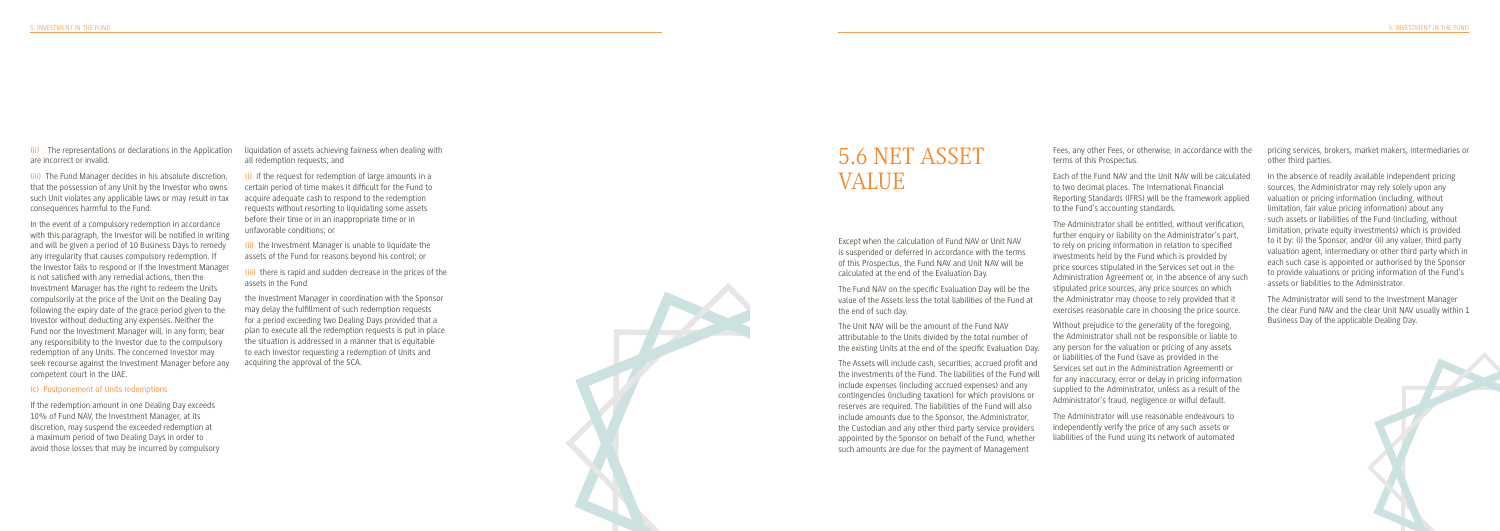(e) When there has been a material and substantial change in the valuation of not less than 10% of the Assets.

(f) When the business operations of the Sponsor, the Administrator or any other service provider appointed by the Sponsor are substantially interrupted or closed for any reason outside of the control of any such entity.

 $(g)$  For any other reasons that the Investment Manager deems important and necessary; provided, however, that the Investment Manager must inform the SCA of the suspension and the reasons therefore, the suspension duration, and the ways to remedy and avoid them in the future, within a period of no more than 2 working days of the suspension date.

In the event of any suspension or deferral of the calculation of Fund NAV or Unit NAV, the Investment Manager in collaboration with the Administrator will notify Investors of such suspension or deferral as soon as practicable and will make reasonable efforts to bring such period of suspension or deferral to an end as soon as practical. Units may not be subscribed for or redeemed during any such period of suspension or deferral.

### 5.9 REPORTING

The Investment Manager, in collaboration with the Administrator, will provide Investors with an Annual Report. The Annual Report will include the audited fnancial statements of the Fund prepared in accordance with IFRS with a supporting audit report. The Annual Report will be made available to Investors within 3 months at the end of the Financial Year to which it relates. The frst Financial Year of the Fund will end on 31 December 2012.

The Administrator will be responsible for the calculation of the Fund NAV and the Unit NAV.

> The Sponsor will provide a fact sheet for the Fund on a monthly basis. The Fund fact sheet will be available at branches of Al Hilal Bank and on the Sponsor's website. The Fund fact sheet will include, among other things, details of the Fund NAV and Unit NAV. In addition, the Sponsor will send the most recent Unit NAV to Investors via SMS.

 $(a)$  The value of the Assets will be determined on the basis as it may find fit. of the offcial closing price or, where none is available, the last known price on the relevant market. Where an Asset is traded on more than one market, the Investment Manager, in collaboration with the Administrator, may in its sole discretion select such price on the principal market on which the Asset in question is traded.

The Sponsor may provide additional reports to Investors from time to time as it deems appropriate with respect to related market conditions and will comply with any reporting requirements set forth in the Resolution.

The Unit NAV, calculated on the last Valuation Point, may be obtained by Investors from the Sponsor upon request.

### 5.10 TERMINATION AND LIQUIDATION

The activities of the Fund may be terminated and the Fund liquidated and dissolved if the Sponsor determines in its sole discretion that terminating the activities of the Fund is in the best interest of Investors or the Fund, but after referring to the SCA and obtaining its approval for the termination or liquidation.

Upon making the foregoing determination, the Sponsor in collaboration with the Administrator will proceed to liquidate the Assets and discharge the liabilities of the Fund. The net proceeds of such liquidation will be distributed to the Investors in accordance with their Units. Following the liquidation of the Fund, the Sponsor will cause a fnal set of duly audited accounts for the Fund to be prepared and distributed to Investors.

### 5.7 ASSET VALUATION GUIDELINES

The Fund NAV and Unit NAV will be calculated at each Valuation Point in accordance with the following guidelines:

(b) For Assets not quoted on a particular market, available valuation reports or other information will be used by the Investment Manager in collaboration with the Administrator to estimate probable realization value.

(c) Cash and debt instruments, securities, receivables and

any similar instruments will be valued at their then current market value.

(d) Any Assets not valued in accordance with the foregoing will be valued at their attributable fair values in accordance with commonly accepted international valuation standards. The Investment Manager, in collaboration with the Administrator and after taking the opinion of the Auditor, may determine in relation to any Asset or any part thereof to apply some more suitable method of valuation when such method of valuation is more appropriate.

(e) The Fund NAV and the Unit NAV will be stated in USD. Any Assets or liabilities denominated in currencies other than USD will be converted into USD at the then prevailing market rates and as approved by the Investment Manager

(f) All valuations determined by the Investment Manager in collaboration with the Administrator will be fnal and binding save in the case of manifest error.

### 5.8 SUSPENSION OF THE NET ASSET VALUE CALCULATION

The Investment Manager may suspend or defer the calculation of the Fund NAV and the Unit NAV in the following circumstances:

(a) When one or more exchanges or markets in which Assets amounting to 10% or more of Fund NAV are closed, or when dealings on such exchanges or markets are suspended or restricted.

(b) When foreign exchange controls restrict the Fund's ability to exchange currency for the purchase of Assets or to sell Assets, provided that such Assets compose at least 10% out of the total Assets.

(c) When for any reason the price or value of Assets cannot be ascertained with suffcient accuracy.

(d) When the Sponsor has elected to terminate the Fund in accordance with this Prospectus.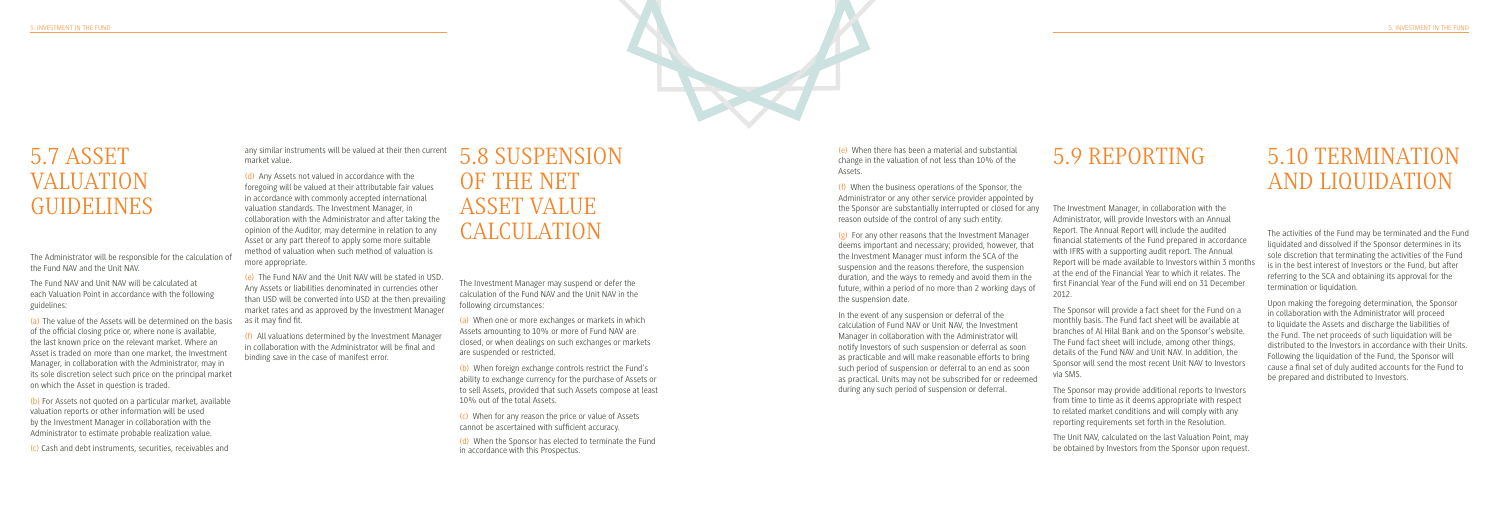#### (a) Fixed Fees

The Investment Manager will receive an annual management fee ("Management Fee") from the Assets equal to 85 basis points (0.85%) of the Fund NAV, accruing on each Evaluation Day and to be paid in cash in arrears within 15 days of the end of each calendar quarter. The frst Management Fee payable will be calculated from the First Closing Date to the end of the relevant calendar quarter.

Upon termination of the Fund pursuant to the provisions set forth in Paragraph 5.10, the Investment Manager will receive the amount of the Management Fee prorated through the effective date of such termination.

## FEES

In accordance with the Custodian Agreement, the Fund will pay the Custodian an annual fee of 4.5 basis points (0.045%) of the Fund NAV (the Fund NAV will be calculated without deducting the fee amount from it), and the total amount of the Custodians fee will be calculated by applying the percentage above on each Dealing Day (before valuing the Unit NAV) and this amount is accrued every quarter of the Fund's Financial Year. The minimum fee payable will be USD 1,250 per month.

### 6.5 ADMINISTRATOR FEES

The Fund will pay the Administrator 7.5 basis points (0.075%) calculated on the Fund's net asset value. The Fee is subject to a monthly minimum of US\$ 2,000. Also an all-inclusive annual fee of US\$ 5,000 will be charged for the preparation of all the required draft quarterly and annual fnancial statements for the Fund.



(a) any transfer of Units that the Sponsor chooses to permit;

### 6.3 MANAGEMENT 6.4 CUSTODIAN **FEES**

### 6 FEES AND EXPENSES

### 6.2 SUBSCRIPTION FEE

Each Investor whose Application to purchase Units is accepted must pay a subscription fee ("Subscription Fee") equal to 75 basis points (0.75%) of the Subscription Amount paid by such Investor. The Subscription Fee is payable to the Sponsor and is in addition to the Subscription Amount.

### 6.1 COSTS INCURRED PRIOR TO FIRST CLOSING DATE

The Investors will bear on a pro rata basis all the expenses related to the formation of the Fund and its preliminary marketing, including the costs of audit and legal and other costs relating to the formation, promotion and initial marketing of the Fund. Such costs may be amortized in consultation with the Auditor and as allowed by law. The Sponsor will have paid these costs in advance, and the Fund will reimburse the Sponsor for these costs. The Sponsor expects that these costs will not exceed USD 150,000.



The Fees and expenses set out in this Prospectus will apply to all Units unless otherwise noted herein. In addition to all such Fees and expenses, the Sponsor reserves the right to charge Investors for costs incurred in connection with:

(b) valuation reports in respect of the Units held by a particular Investor in addition to those reports that the Sponsor provides to Investors on a periodic basis; and

(c) any other services provided to Investors in relation to the Fund.

The Sponsor has discretion to reduce, waive or rebate any Fee otherwise applicable to any Investor.

The Administrator is responsible for calculating and paying all Fees due to the Fund's service providers. Such Fees will be calculated and accrued on each Dealing Day before the calculation of the Fund NAV and Unit NAV, and such Fees will be payable at the repayment times as agreed with the relevant service providers.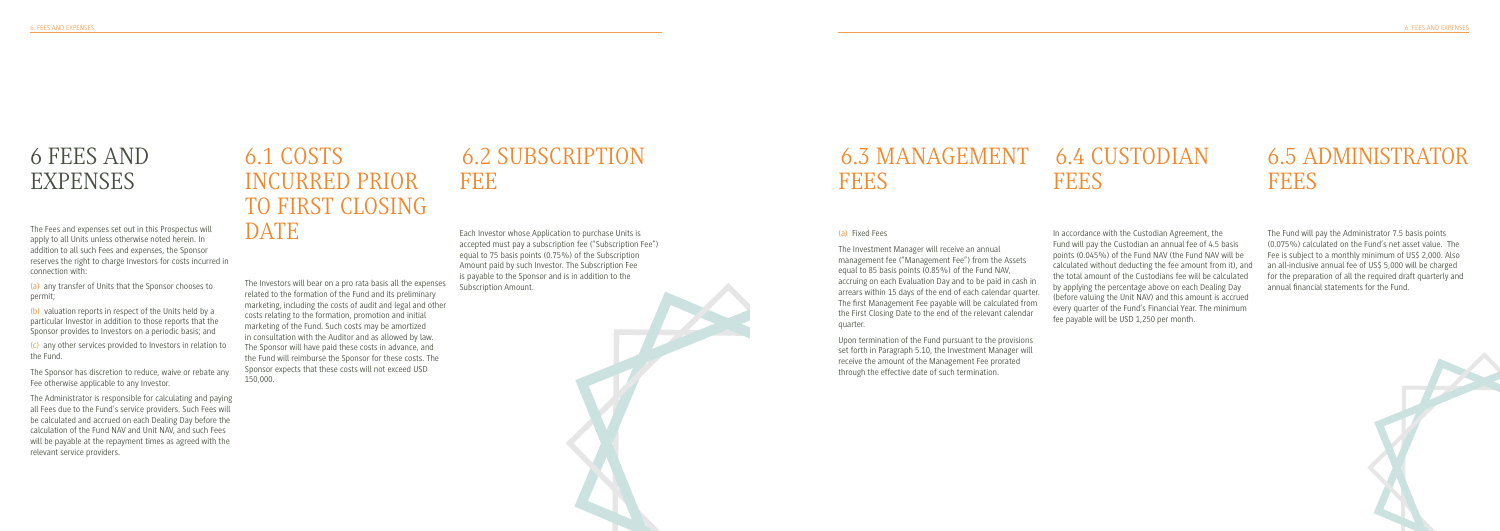correspondences to be sent to the Investors and other reports requested by the UAE Central Bank or SCA, in addition to all the fees of the transactions and the other expenses related to the purchase and sale of Assets, including the commissions, price differences, bank charges and any other costs to be paid normally in connection with trading in securities, and also the fees and charges of the Auditor and the legal advisors. The Fund will also be responsible for the costs incurred due to any claim, lawsuit, arbitration, mediation or dispute related to the operations of the Fund, and the amount of damages resulting from any judgment or settlement.

Each Fund service provider is responsible for all costs and expenses incurred in connection with its duties (including, but not limited to, salaries, utilities, offce space, telephones and computers).

#### (a) Company-Specifc and Market Risk:

The success of the Fund's activities may be affected by the success or failure of the companies in which the Fund invests and by general economic and market conditions, such as market and other trends, proft rates, availability of credit, volatility, infation rates, economic uncertainty, changes in laws, national and international political circumstances and other factors. The Fund focuses on investing in the global Sukuk market, which may be deemed immature and emerging and thus could display higher volatility characteristics than wider international fxed income markets. The Fund is subject to the risk of the failure of any of the exchanges on which its positions trade or of their clearing-houses.

#### (b) Diffcult Market Conditions:

Assets may not be readily realizable and no market may formally exist. While the Sukuk market has grown signifcantly in recent years, Investors should note that there may be times when the market is illiquid and it is diffcult to sell an Asset. Furthermore, expected profts on Investments may increase on a wider basis and there may be higher trading costs than normally associated with trading conventional debt instruments.

#### (c) Non-Diversifcation:

The Fund's portfolio will be concentrated in terms of asset class as it will only invest in certain Sukuk. Accordingly, the

### 7. RISK FACTORS AND CONFLICTS OF INTEREST

### 7.1 RISK FACTORS

The investment program of the Fund entails substantial risk. There can be no assurance that the investment objectives of the Fund will be achieved or that the value of Units will not decrease.

Any investment entails some level of risk. Each prospective investor in the Fund should carefully compare its ability to withstand risk with the potential for volatility in the value of Units. Each prospective investor should consider the following list of risk factors, which does not purport to be a complete explanation of the risks involved in an investment in the Fund.

Such risks include, but are not limited to:

### 6.6 UNITS REGISTRAR FEES

The Fund will not pay any fees to the Units Registrar.

### 6.7 SHARIAH SUPERVISORY PANEL FEES

The Fund will pay the Shariah Supervisory Panel an annual fee of AED 150,000, which is equivalent to approximately USD 40,836, Such amount will accrue on a weekly basis and be paid quarterly.

### 6.8 TRANSFER FEE

Any transfers of Units shall be subject to, if applicable, transfer fees that shall be payable to the Sponsor of the Fund which is equivalent to 0.5% of the value of all of the Units being transferred.

### 6.9 OTHER OPERATION EXPENSES

In addition to the aforementioned, the Fund will bear all the continuous operation expenses and the other expenses of the Fund, including, but not limited to, the expenses of preparing, printing and distributing the Annual Reports and any notifcations or other



investment portfolio of the Fund may be subject to more rapid changes in value than would be the case if the Fund were required to maintain a wider diversifcation among types of investments, issuers and geographic areas.

#### (d) Debt Securities Generally:

The Fund expects to invest in private and sovereign debt instruments. The Fund may invest in debt instruments that are unrated, and whether or not rated, the debt instruments may have speculative characteristics. The issuers of such instruments (including sovereign issuers) may face ongoing periods of uncertainty and exposure to adverse conditions that may undermine the issuer's ability to make timely payment of proft amounts and principal. Such instruments are regarded as speculative instruments with respect to the issuer's capacity to pay proft amounts and repay principal in accordance with the terms of the obligations and involve major risk exposure to adverse conditions.

#### (e) Distressed Securities:

The Fund may invest in "below investment grade" securities of issuers in weak fnancial conditions, experiencing poor operating results, having substantial capital needs or negative net worth, facing special competitive or product obsolescence problems, including companies involved in bankruptcy or other reorganization and liquidation proceedings. These securities are likely to be particularly risky investments, although they may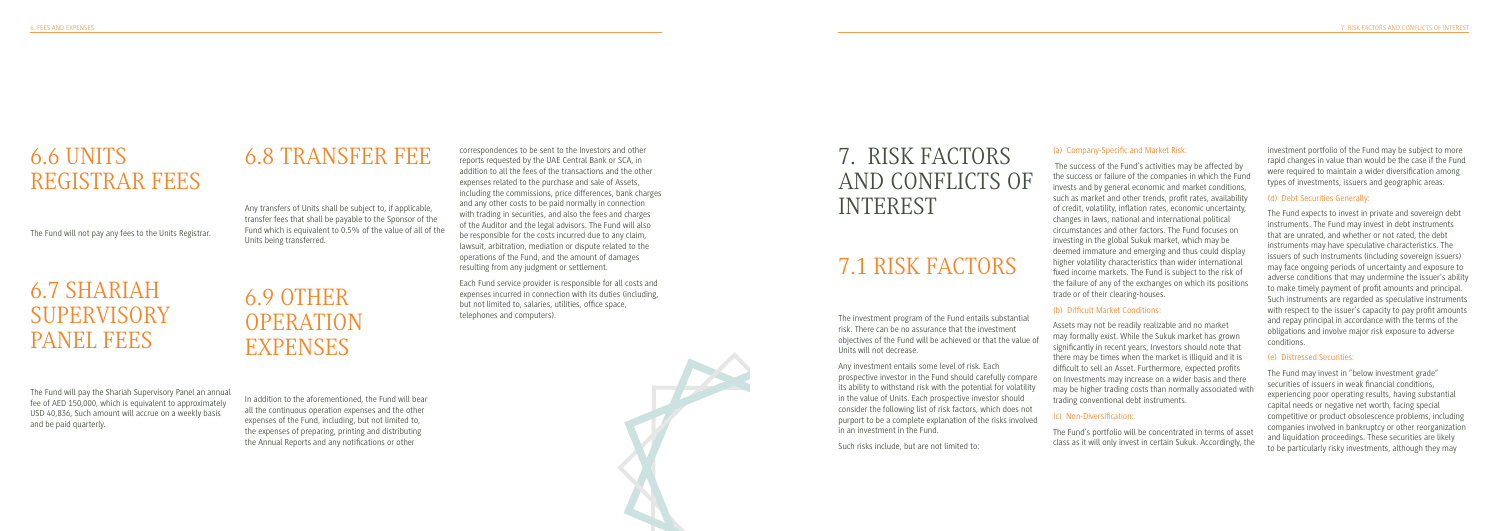fuctuation in value than the stocks related to convertible Sukuk due to their fxed income characteristics and (iii) provide the potential for capital appreciation if the market price of the underlying common stock increases.

The value of a convertible Sakk is a function of its "investment value" (determined by its proftability in comparison with the proftability of other securities of comparable maturity and quality that do not have a conversion right) and its "conversion value" (the security's worth, at market value, if converted into the underlying common stock). The investment value of a convertible Sakk is infuenced by changes in proft rates, with investment value declining as proft rates increase and increasing as proft rates decline. The credit standing of the issuer and other factors may also have an effect on the convertible Sakk's investment value. The conversion value of a convertible Sakk is determined by the market price of the regular stocks related to Sukuk. If the conversion value is low relative to the investment value, the price of the convertible Sakk is governed principally by its investment value. To the extent the market price of the stocks approaches or exceeds the conversion price, the price of the convertible Sakk will be increasingly infuenced by its conversion value. A convertible Sakk generally will sell at a premium over its conversion value by the extent to which investors place value on the right to acquire the stocks while holding a fxed income security. Generally, the amount of the premium decreases as the

convertible Sakk approaches maturity. A convertible Sakk may be subject to redemption at the option of the issuer at a price established in the convertible Sakk's governing instrument. If a convertible Sakk held by the Fund is called for redemption, the Fund will be required to permit the issuer to redeem the security, convert it into the stocks or sell it to a third party. Any of these actions could have an adverse effect on the Fund's ability to achieve its investment objective.

#### (j) Risk Control Framework:

No risk control system is fail-safe, and no assurance can be given that any risk control framework employed by the Investment Manager will achieve its objective. Target risk limits developed by the Investment Manager may be based upon historical trading patterns for the securities and fnancial instruments in which the Fund invests. No assurance can be given that such historical trading patterns will accurately predict future trading patterns.

#### (k) Credit Risk:

Is inherent in the underlying Assets. The risk of failure of payment of the interim cash fow or the redemption amount is directly transferred to the Investor. The value of the Assets may be affected by credit migration, failure to meet periodic payments, failure to repay capital or other issues related to investments in securities in emerging markets. Losses in these securities may result in loss in capital.

also offer the potential for correspondingly high returns. Among the risks inherent in investments in troubled entities is the fact that it frequently may be diffcult to obtain information as to the true condition of such issuers. Such investments may also be adversely affected by laws relating to, among other things, fraudulent transfers and other voidable transfers or payments, lender liability and the bankruptcy court's power to disallow, reduce, subordinate or disenfranchise particular claims. Such securities may be considered for trading purposes, and the ability of such companies to pay their debts on schedule could be affected by adverse proft rate movements, changes in the general economic climate, economic factors affecting a particular industry or specifc developments within such companies.

#### (f) High Yield Securities:

(ii) voting, control, management rights or any other rights in the administration or operation of the Fund, the Assets, the Sponsor or the Investment Manager.

The Fund may invest in "higher yielding" (including noninvestment grade) Sukuk. Such securities are generally not exchange traded and, as a result, these fnancial instruments trade in the over-the-counter marketplace, which is less transparent and has wider bid/ask spreads than the exchange-traded marketplace. In addition, the Fund may invest in Sukuk of issuers that do not have publicly traded equity securities, making it more diffcult to hedge the risks associated with such Assets. Also, the market for credit price is often inefficient and illiquid, making it diffcult to accurately calculate the discounting amount for valuing fnancial instruments. High proftability

securities face ongoing uncertainties and exposure to adverse business, fnancial or economic conditions, which could lead to the issuer's inability to meet timely proft amounts and make principal payments. High proftability securities are generally more volatile and may or may not be subordinated to certain other relevant securities and obligations of the issuer, which may be secured by substantially all of the issuer's assets. High proftability securities may also not be protected by fnancial obligations or limitations on additional indebtedness. The market values of certain of these lower-rated and unrated debt securities tend to refect individual corporate developments to a greater extent than do higher-rated securities, which react primarily to fuctuations in the general level of proft rates, and tend to be more sensitive to economic conditions than are higher-rated securities. Companies that issue such securities are often highly leveraged and may not have available to them more traditional methods of fnancing. It is possible that a major economic recession could severely disrupt the market for such securities and may have an adverse impact on the value of such securities. In addition, it is possible that any such economic downturn could adversely affect the ability of the issuers of such securities to repay principal and pay proft amounts thereon, and increase the incidence of default of such securities.

#### (g) Systemic Risk:

The Fund may be subject to risk arising from a default by

one of several large institutions that are dependent on one another to meet their liquidity or operational needs, so that a default by one institution causes a series of defaults by the other institutions. This is sometimes referred to as "systemic risk" and may adversely affect fnancial intermediaries, such as clearing agencies, clearing houses, banks, securities frms and exchanges, with which the Fund interacts on a daily basis.

#### (h) Tax Considerations

Taken into Account: The Investment Manager may take tax considerations into account in determining when the Fund's securities positions should be sold or otherwise disposed of and may assume certain market risks and incur certain expenses in this regard to achieve favorable tax treatment of a transaction.

#### (i) Convertible Sukuk:

Convertible Sukuk may be converted into or exchanged for a specifed amount of stocks of the same or a different issuer within a particular period of time at a specifed price or formula. A convertible Sakk entitles its holder to receive proft amounts that are generally paid or accrued on debt or a dividend that is paid or accrued on preferred stock until the convertible Sakk matures or is redeemed, converted or exchanged. Convertible Sukuk have unique investment characteristics in that they generally (i) have higher proftability than stocks, but lower proftability than comparable non-convertible Sukuk, (ii) are less subject to

#### (l) Default Risk:

Is associated with investments in fxed income securities. Issuers of these securities may not pay the contractual distributions or principal on the instrument in a timely manner, or at all. A default of restructuring of contractual obligations may adversely affect the value of the Fund.

#### (m) Control Risk:

Investors in the Fund will have no:

(i) legal or proprietary ownership rights in or to any of the Assets; and

#### (n) Custodian and Broker Risks:

Assets may be held by the Custodian and its subcustodians, on behalf of the Fund. In some circumstances, assets may be held by the Custodian or its sub-custodian in a nominee structure. The use of a Custodian, and its sub-custodian, and their nominee structure represents some potential risks:

(i) in terms of the legal ownership structure of the Assets; and

(ii) in the event that the Custodian, any sub-custodian, or nominee holding encounters fnancial diffculties to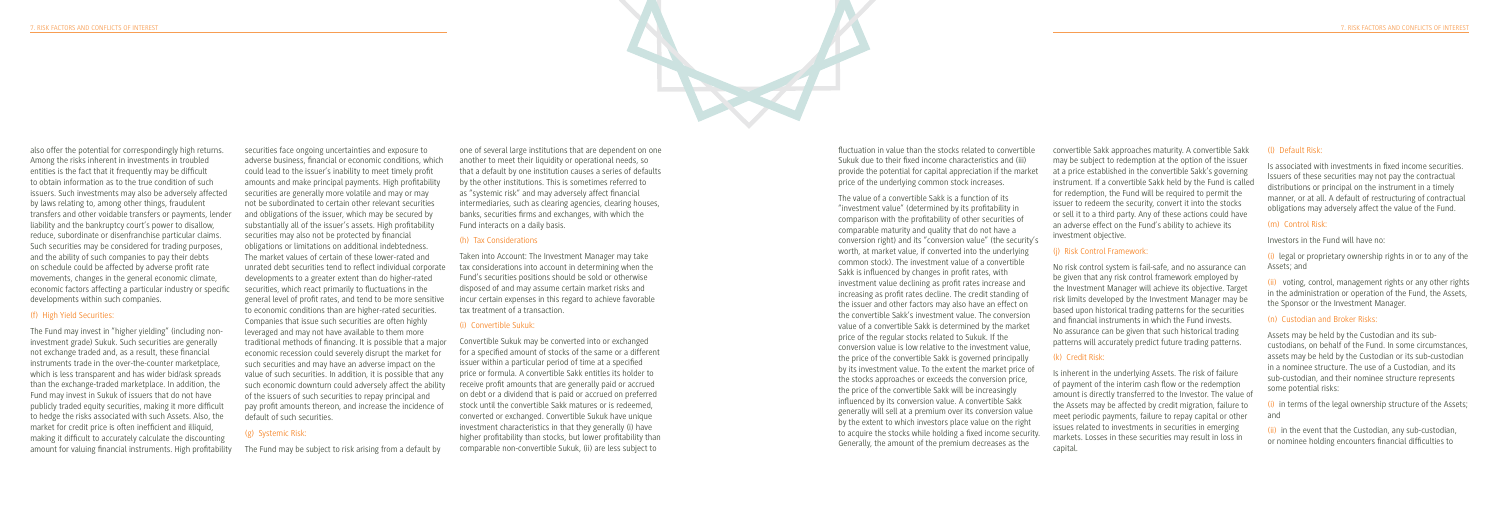may be signifcantly wide. If valuations should prove to be signifcantly different from the price at which the Fund can trade, Investors could be adversely affected. Sukuk which the Investment Manager believes are fundamentally undervalued or overvalued may not ultimately be valued in the capital markets at prices and/or within the time frame the Investment Manager anticipates. In particular, purchasing securities at prices which the Investment Manager believes to be distressed or below fair value does not represent a guarantee that the price of such securities will not decline even further.

#### (dd) Cash Concentration:

A portion of the Assets may be in cash or cash equivalents as described in Paragraph 2.5. There can be no assurance that attempts to mitigate downside risk and preserve capital by investing in cash or cash equivalents will be successful. Investments in cash or cash equivalents do not have the same potential for appreciation in value as other investment opportunities. Therefore, the Fund may be prevented from achieving its objective during any period in which its Assets are not substantially invested in accordance with its principal investment strategies. Moreover, investments in cash or cash equivalents, although generally safer than investments in equity securities, may still lose value.

#### (ee) Possible Effects of Substantial Redemption;

Limitations on Redemption: Substantial redemptions of

Units by Investors (including Investors that may hold a disproportionate share of outstanding Units at any given time) may require the Fund to liquidate the Assets more rapidly than otherwise desirable to raise necessary cash to fund redemptions which could adversely affect the Fund NAV. Illiquidity in certain securities could make it difficult for the Fund to liquidate positions to satisfy redemption requests on favorable terms, which may affect the Fund NAV. In some circumstances, the Sponsor may fnd it necessary to limit the right of Investors to redeem their Units.

#### (ff) Potential Conficts of Interest:

Each of the Sponsor and the Investment Manager is either individually or through affliates engaged in many businesses (including brokerage) with interests in the global fxed income, currency, commodity, equity and other markets, in addition to those related to the Fund. Such additional businesses and interests may give rise to potential conficts of interest. A description of some of such potential conficts of interest is set forth under Paragraph 7.2 below.

#### (gg) Investments by the Sponsor and Employees of the Sponsor in the Fund:

 In addition, the Sponsor and certain employees of the Sponsor may have substantial personal investments in the Fund. The amount of the Sponsor's or employees personal investment in the Fund (if any) may change over time.

Investors will not be provided with notice of the Sponsor's or its employees' investment in, or redemption from, their respective investments in the Fund.

#### (hh) Frequent Trading and Turnover:

The Sponsor or Investment Manager may make frequent trades in order to implement the Fund's investment program. Frequent trades typically result in high transaction costs, which could have an adverse effect on the performance of the Fund. In addition, the turnover rate within the Fund may be signifcant, potentially involving substantial brokerage commissions, fees and other transaction costs, which could have an adverse effect on the Fund's performance.

#### (ii) Suspension of Trade:

Trading in the Fund may be suspended in extreme market conditions, such as abnormally low levels of liquidity in the Sukuk markets. The Investment Manager will make reasonable efforts to bring such period of suspension or deferral to an end as soon as practical. Investors should, however, be aware that such suspension will limit their access to the Fund pending resumption of trade.

#### (jj) No Separate Counsel; No Independent Verifcation:

 The Legal Advisor represents the Sponsor and the Fund. The Legal Advisor does not represent Investors in the Fund and no independent counsel has been retained to act on behalf of Investors. The Legal Advisor is not responsible

for any acts or omissions of the Sponsor, the Investment Manager or the Investment (including their compliance with any guidelines, policies, restrictions or applicable law, or the selection, suitability or advisability of their investment activities) or any Administrator, accountant, custodian/prime broker or other service provider to them. This Prospectus was prepared based on information furnished by the Sponsor; the Legal Advisor has not independently verifed such information.

The foregoing list of risk factors does not purport to be a complete enumeration of the risks involved in an investment in the Fund. Prospective investors should read this Prospectus in its entirety and consult with their own Advisors before deciding to subscribe for units.

### 7.2 POTENTIAL CONFLICTS OF INTEREST

Al Hilal Bank and its affliates engage in a broad spectrum of activities involving banking, fnancial investments and advisory services. Al Hilal Bank is wholly owned by the

Abu Dhabi Investment Council, which is an investment body of the Ruler of Abu Dhabi. Instances may arise in which the interests of the Sponsor, the Investment Manager or their respective affliates confict with the interests of the Fund.

Subject to its duty to devote reasonable time and effort to the affairs of the Fund, the Sponsor and the Investment Manager may engage in any other management or investment management activities and related businesses and may in the course of such engagements provide services that are identical or similar to those provided to the Fund. The Sponsor and the Investment Manager may give advice and take action in the performance of such duties for other clients that differ from advice given and action taken with respect to the affairs of the Fund. The Sponsor and the Investment Manager, their respective affliates, employees and clients may invest, for their own accounts or on behalf of others, in securities of companies that may be held by the Fund. There is no limitation with respect to the Sponsor's or the Investment Manager's other activities or investments or with respect to other investment funds or portfolios managed by the Sponsor or the Investment Manager. The Fund will not be entitled to compensation related to such activities or investments. These are considerations of which Investors should be aware, and which may cause conficts that could disadvantage the Fund.

Conficts of interest may arise in the allocation of investment opportunities among investment funds and other accounts operated and managed by the Sponsor, the Investment Manager or their respective affliates. The Sponsor and the Investment Manager will seek to allocate investment opportunities believed appropriate for the Fund and other investment funds or accounts they operate or manage in a manner that they consider, in their sole discretion and consistent with their obligation to each fund or account, to be reasonable.

The Sponsor and the Investment Manager may combine purchase or sale orders on behalf of the Fund with orders for other accounts for which the Sponsor or the Investment Manager or any of their respective affliates provides investment services, including accounts in which the Sponsor or the Investment Manager or any of their respective affliates may have benefcial interests.



7. RISK FACTORS AND CONFLICTS OF INTEREST 7. RISK FACTORS AND CONFLICTS OF INTEREST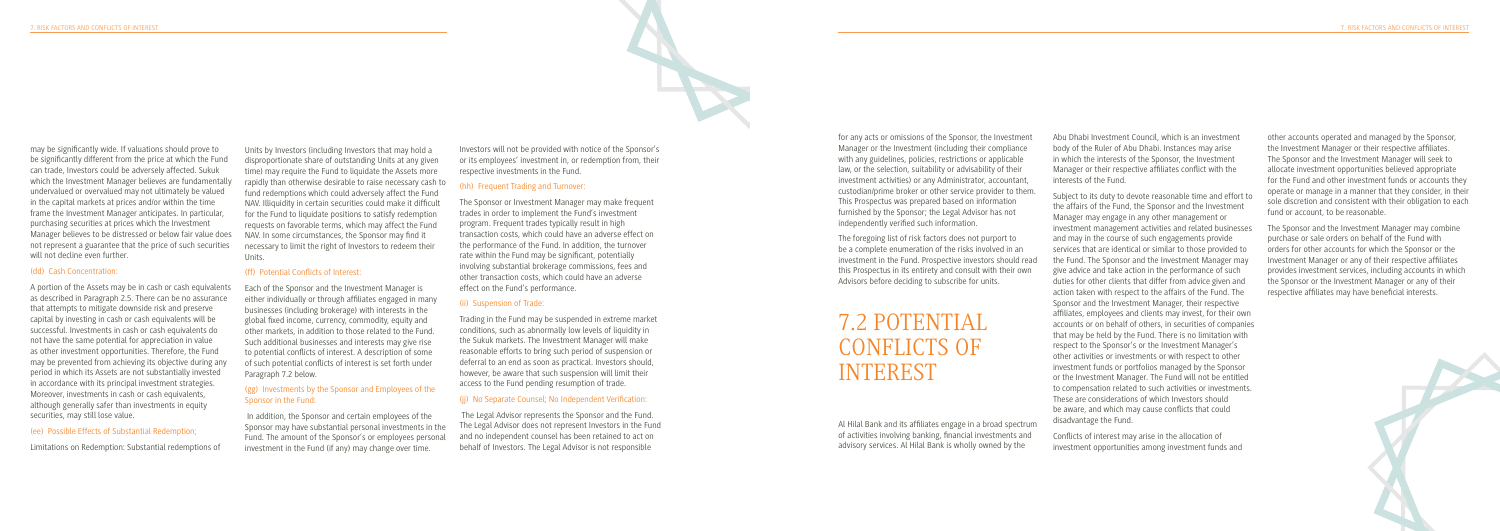The Sponsor and the Investment Manager will not deal with service providers to the Fund who are their affiliates in a manner that is more favorable to such affliated service providers than the manner in which they would deal with any unaffliated independent service provider.

Present and future activities of the Sponsor, in addition to those described in this Paragraph 7.2, may give rise to additional conficts of interest.

By having made an investment in the Fund, an Investor is deemed to have acknowledged and assented to the existence of potential conficts of interest relating to the Sponsor and the Investment Manager and to the operations of the Fund in the face of these potential conficts.

### 8. NOTICES AND COMMUNICATIONS

Notices and communications will be given to each Investor at the postal address or email address provided in its Application.

Annual Reports and other notices and information relating to the Fund may be reviewed by Investors at the following website: www.alhilalbank.ae.



### 9. TAXATION 9.1 GENERAL

This Prospectus does not summarize the possible tax consequences of the acquisition, holding or disposal of Units in each of the jurisdictions in which prospective investors reside. Each prospective investor should consult its own professional advisors about the potential tax, exchange control or other consequences of subscribing for, holding and disposing of Units under the laws of its country of citizenship, domicile or residence.

### 9.2 UAE

As is the case with any investment, there can be no guarantee that the tax position or proposed tax position prevailing at the time an investment in the Fund is made will endure indefnitely. The following information is based on the law and practice currently in force in the UAE and, accordingly, is subject to changes therein.

Under current legislation in the UAE, there is no liability for capital gains tax, wealth tax, capital transfer tax or estate or inheritance tax on the issue or redemption of Units, nor is any stamp duty or similar tax payable on the issue, transfer or redemption of Units.

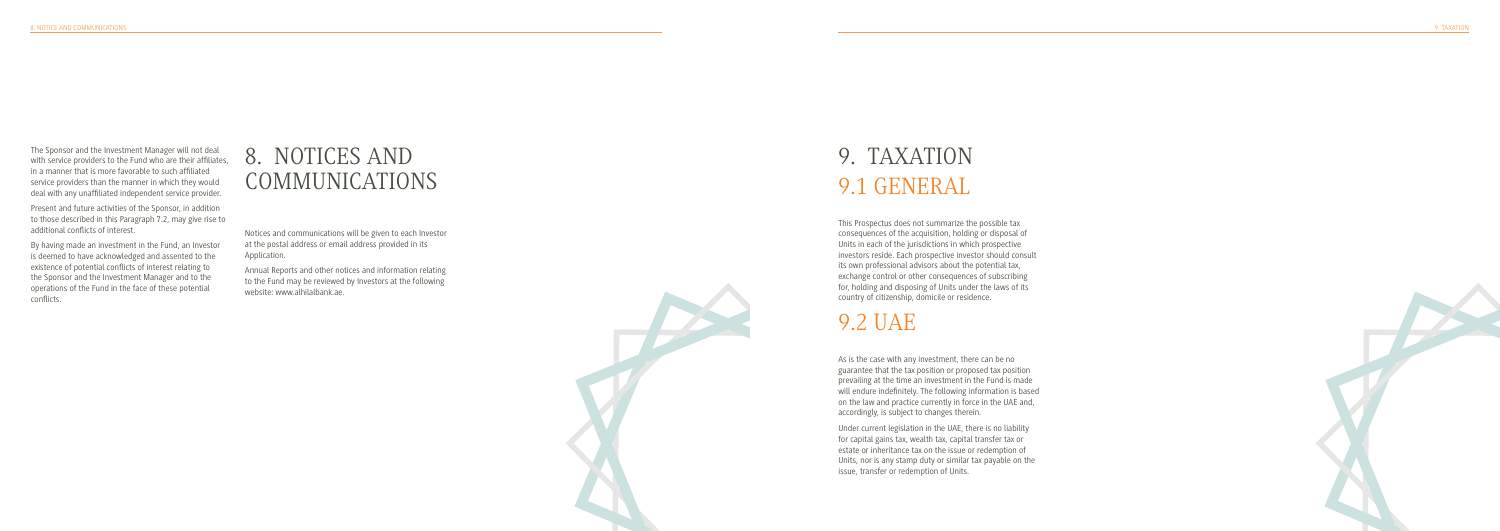### 10.4 ANTI-MONEY LAUNDERING

In order to comply with laws or regulations aimed at the prevention of money laundering in the relevant jurisdictions of operation, the Sponsor has adopted and is committed to maintaining anti-money laundering and "Know Your Client" procedures, and will require subscribers to provide evidence to verify their identity and source of funds. The Sponsor may delegate the maintenance of its anti-money laundering procedures (including the acquisition of due diligence information) to a suitable person.

The Sponsor reserves the absolute right to request such information as is necessary to verify the identity of each prospective investor, the person or entity on whose behalf the prospective investor is providing the Subscription Amount and any proposed transferee of Units.

In the event of delay or failure on the part of the applicant or proposed transferee of Units in producing any information required for verifcation purposes, the Sponsor may refuse to accept the Application or transfer, as the case may be, and in the former case any funds

received will be returned without proft to the account from which they were originally debited. In addition, the Sponsor reserves the absolute right to return the Subscription Amount (and the corresponding Subscription Fees) to a prospective investor in the event that that or another third party refuses to accept such funds for antimoney laundering purposes or any other reason.

The Sponsor reserves the right to refuse to make any redemption payment to an Investor if the Sponsor suspects or is advised that the payment of redemption proceeds to such Investor might result in a breach of applicable anti-money laundering or other laws or regulations by any person in any relevant jurisdiction, or if such refusal is considered necessary or appropriate to ensure the compliance by the Sponsor with any such laws or regulations in any applicable jurisdiction.



### 10. GENERAL INFORMATION



### 10.1 CONFIDENTIAL 10.2 AMENDMENT INFORMATION

The Sponsor shall be entitled to retain any information it receives in such manner as it shall, in its absolute discretion, consider appropriate. The Sponsor reserves the right to engage such agents as in its absolute discretion it shall consider appropriate for the purpose of complying with its obligations pursuant to applicable laws and regulations.

The Sponsor will treat non-public information received from Investors as confdential and will not disclose such information other than:

(a) to its professional advisors or other service providers where the Sponsor considers such disclosure necessary or appropriate in the normal course of business or to enable it to conduct its affairs; or

(b) where such disclosure is required by any applicable law or order of any court of competent jurisdiction or pursuant to any direction, request or requirement (whether or not having the force of law) of any central bank, governmental or other regulatory or taxation agency or authority.

By submitting an Application for Units, each prospective investor is deemed to consent to any such disclosure.

The Sponsor reserves the right, upon due notifcation to the Investors and receipt of approval from the SCA, to amend the provisions of this Prospectus.

### 10.3 GOVERNING LAW

This Prospectus and the terms and conditions contained herein, including all Appendixes shall be governed by, and construed in accordance with, the laws of the United Arab Emirates to the extent that such laws do not contradict with the Islamic principles as interpreted by the Shariah Supervisory Board, in which case the latter will apply. As set forth in the Application, each Investor irrevocably submits to the non-exclusive jurisdiction of the courts of Abu Dhabi in respect of these matters, which does not prevent an action being taken against an Investor in any other jurisdiction.